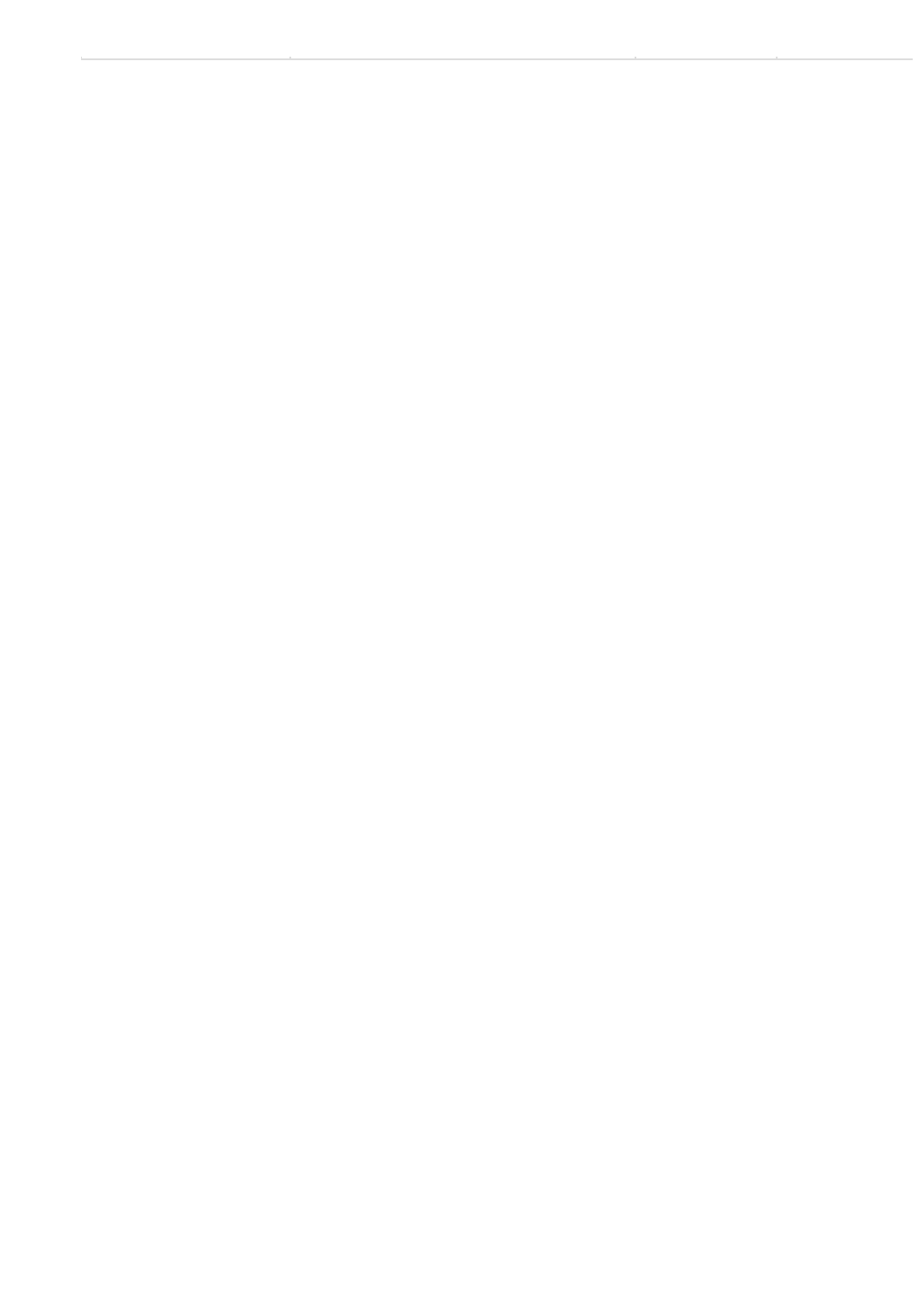| <b>FACULTY DETAILS</b>                                                                                                                                                                                           | 55007--P S SENIOR SEC SCHOOL MYLAPORE CHENNAI TN<br>Dated: 07/10/2020 |                                                                                                        |            |
|------------------------------------------------------------------------------------------------------------------------------------------------------------------------------------------------------------------|-----------------------------------------------------------------------|--------------------------------------------------------------------------------------------------------|------------|
| <b>TOTAL NUMBER OF TEACHERS (ALL CLASSES)</b>                                                                                                                                                                    | 134                                                                   | <b>NUMBER OF PGTs</b>                                                                                  | 22         |
| <b>NUMBER OF TGTs</b>                                                                                                                                                                                            | 44                                                                    | <b>NUMBER OF PRTS</b>                                                                                  | 25         |
| <b>NUMBER OF PETS</b>                                                                                                                                                                                            | $\overline{2}$                                                        | <b>OTHER NON-</b><br><b>TEACHING STAFF</b>                                                             | 40         |
| NUMBER OF MANDATORY TRAINING QUALIFIED TEACHERS                                                                                                                                                                  | 90                                                                    | <b>NUMBER OF</b><br><b>TRAININGS</b><br><b>ATTENDED BY</b><br><b>FACULTY SINCE</b><br><b>LAST YEAR</b> | 90         |
| <b>WHETHER SPECIAL EDUCATOR APPOINTED?</b>                                                                                                                                                                       | <b>YES</b>                                                            | <b>WHETHER</b><br><b>COUNSELLOR</b><br><b>AND WELLNESS</b><br><b>TEACHER</b><br><b>APPOINTED?</b>      | <b>YES</b> |
| HAS MANDATORY TRAINING OF TEACHERS AS PER THE TRAINING POLICY<br>(SECTION-16 OF AFFILIATION BYE-LAWS)<br>(http://cbseaff.nic.in/cbse_aff/attachment/onlineservices/affiliation-Bye-<br>Laws.pdf) BEEN COMPLETED? | <b>YFS</b>                                                            | <b>NUMBER OF NTTs</b>                                                                                  | 24         |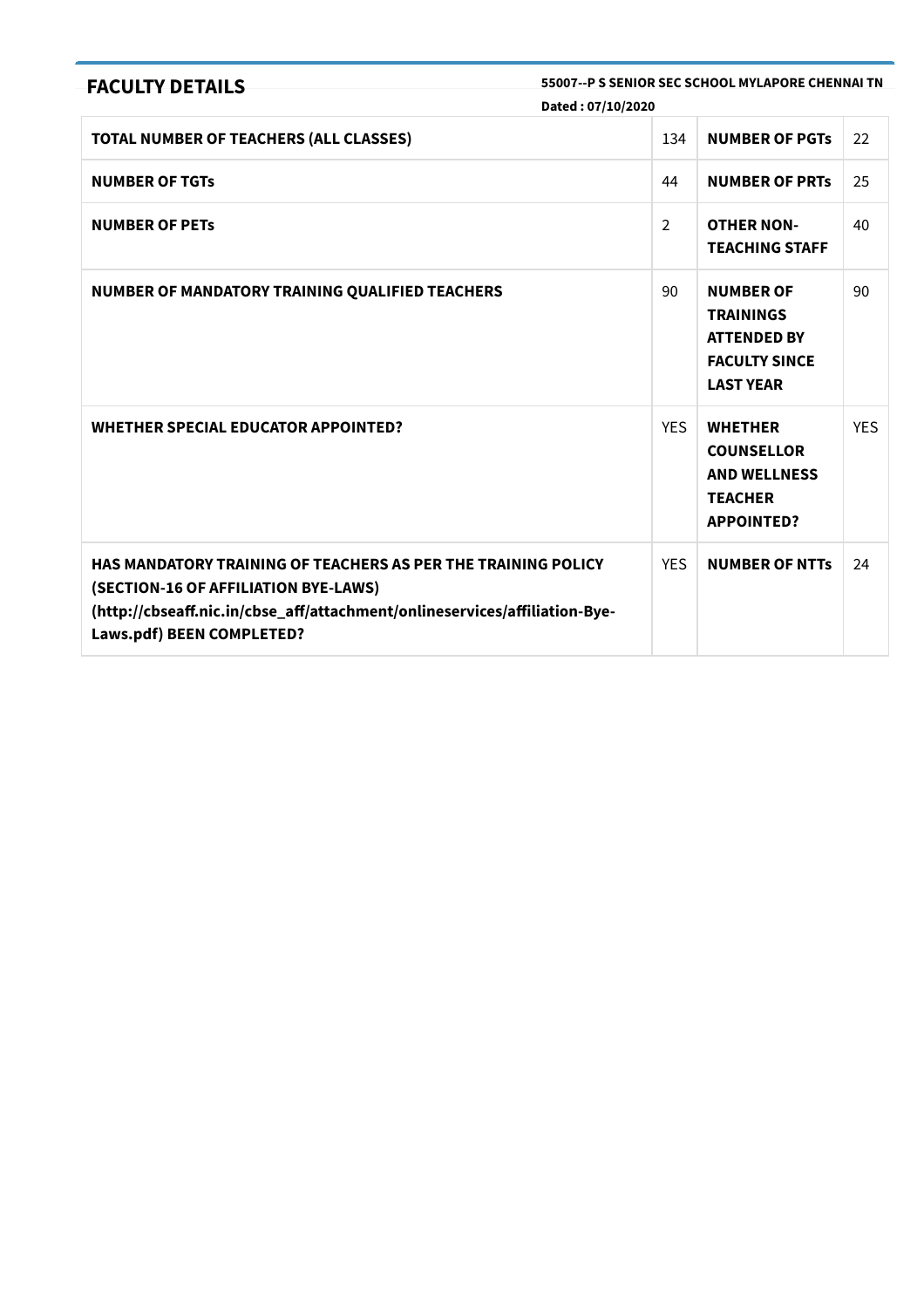**STUDENT DETAILS 55007--P <sup>S</sup> SENIOR SEC SCHOOL MYLAPORE CHENNAI TN**

|                         | Dated: 17/09/2021               |                               |                                 |  |  |
|-------------------------|---------------------------------|-------------------------------|---------------------------------|--|--|
| <b>CLASS</b>            | <b>TOTAL NUMBER OF SECTIONS</b> | <b>TOTAL PER CLASS INTAKE</b> | <b>TOTAL NUMBER OF STUDENTS</b> |  |  |
| $\mathbf 1$             | $\sqrt{5}$                      | 200                           | 193                             |  |  |
| $\mathbf{2}$            | $\sqrt{5}$                      | 200                           | 202                             |  |  |
| $\mathbf{3}$            | $\sqrt{5}$                      | 200                           | 201                             |  |  |
| 4                       | 5                               | 200                           | 201                             |  |  |
| 5                       | 5                               | 200                           | 204                             |  |  |
| $\bf 6$                 | $\sqrt{5}$                      | 200                           | 197                             |  |  |
| $\overline{\mathbf{r}}$ | 5                               | 200                           | 193                             |  |  |
| $\pmb{8}$               | $\sqrt{5}$                      | 200                           | 195                             |  |  |
| $\boldsymbol{9}$        | $\sqrt{5}$                      | 200                           | 185                             |  |  |
| 10                      | $\sqrt{5}$                      | 200                           | 182                             |  |  |
| ${\bf 11}$              | 5                               | 200                           | 154                             |  |  |
| 12                      | $\mathsf S$                     | 200                           | 165                             |  |  |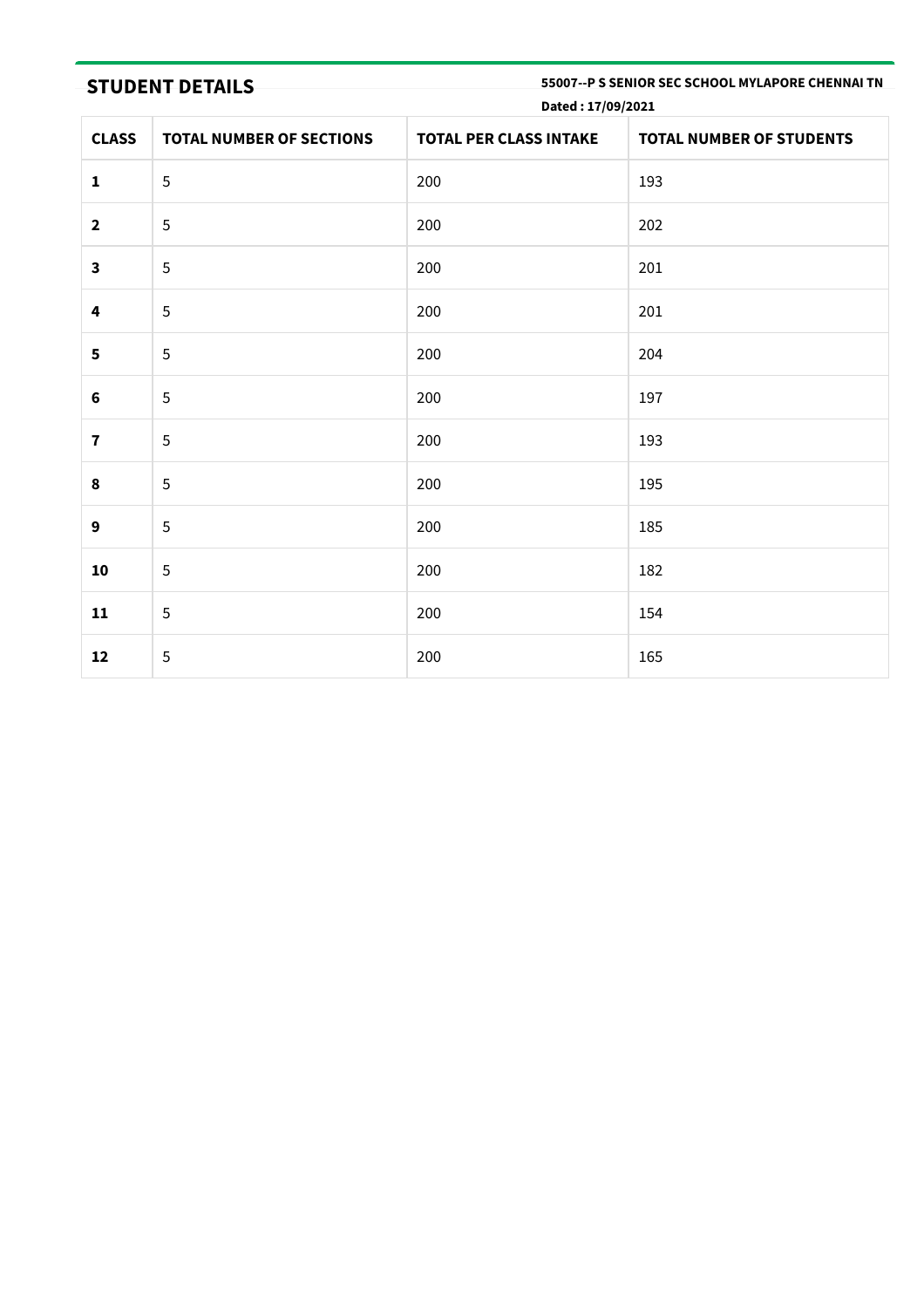**ACADEMIC DETAILS 55007--P <sup>S</sup> SENIOR SEC SCHOOL MYLAPORE CHENNAI TN Dated : 03/03/2022**

| <b>SUBJECTS OFFERED FOR CLASS 10</b> | <b>SUBJECTS OFFERED FOR CLASS 12</b> |
|--------------------------------------|--------------------------------------|
| 006---TAMIL                          | 065--- INFORMATICS PRAC. (NEW)       |
| 241---MATHEMATICS BASIC              | 812---MARKETING                      |
| 085---HINDI COURSE-B                 | 041---MATHEMATICS                    |
| 417---Artificial Intelligence        | 048--- PHYSICAL EDUCATION            |
| 041---MATHEMATICS                    | 042---PHYSICS                        |
| 086---SCIENCE                        | 030---FCONOMICS                      |
| 087---SOCIAL SCIENCE                 | 301---ENGLISH CORE                   |
| 122---SANSKRIT                       | 043---CHEMISTRY                      |
| 184---ENGLISH LANG & LIT.            | 083---COMPUTER SCIENCE (NEW)         |
|                                      | 055---ACCOUNTANCY                    |
|                                      | 044---BIOLOGY                        |
|                                      | 054---BUSINESS STUDIES               |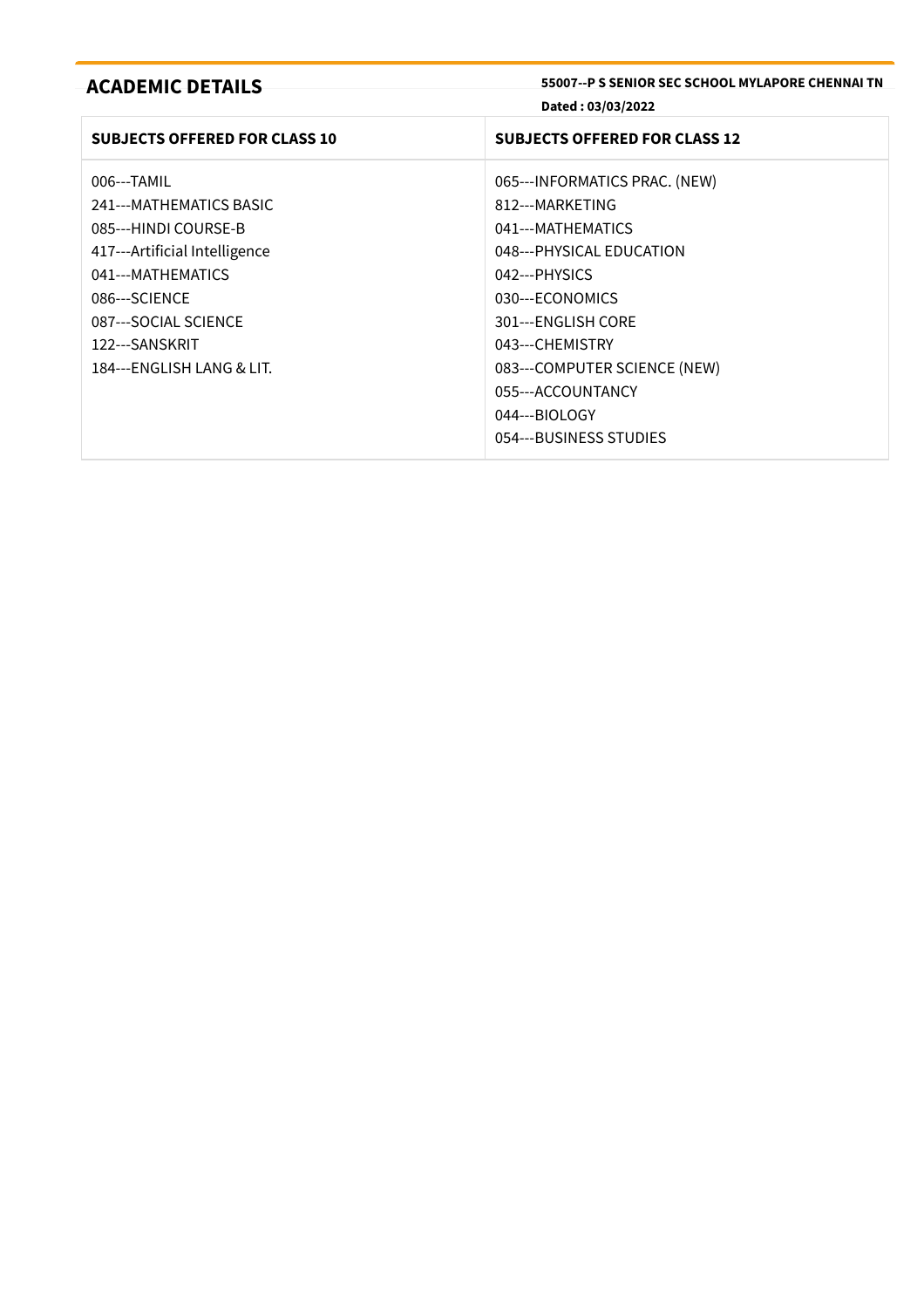| <b>INFRASTRUCTURE DETAILS</b>                                        |              | Dated: 17/09/2021                                                                    | 55007--P S SENIOR SEC SCHOOL MYLAPORE CHENNAI TN |
|----------------------------------------------------------------------|--------------|--------------------------------------------------------------------------------------|--------------------------------------------------|
| <b>TOTAL NUMBER OF</b><br><b>SITES OF SCHOOL</b>                     | 1            | <b>TOTAL NUMBER</b><br>OF BUILDING<br><b>BLOCKS</b>                                  | $\overline{1}$                                   |
| <b>TOTAL AREA OF</b><br><b>SCHOOL IN</b><br><b>SQUARE METRES</b>     | 140233       | <b>TOTAL NUMBER</b><br><b>OF</b><br><b>PLAYGROUNDS</b>                               | $\mathbf{1}$                                     |
| <b>TOTAL AREA OF</b><br><b>PLAYGROUND IN</b><br><b>SQUARE METRES</b> | 6480         | <b>TOTAL NUMBER</b><br><b>OF ROOMS</b>                                               | 120                                              |
| <b>TOTAL NUMBER OF</b><br><b>SMALL-SIZED</b><br><b>ROOMS</b>         | 13           | <b>TOTAL NUMBER</b><br>OF MEDIUM-SIZED<br><b>ROOMS</b>                               | 94                                               |
| <b>TOTAL NUMBER OF</b><br><b>LARGE-SIZED</b><br><b>ROOMS</b>         | 13           | <b>TOTAL NUMBER</b><br>OF MALE REST<br><b>ROOM</b>                                   | 5                                                |
| <b>TOTAL NUMBER OF</b><br><b>FEMALE REST</b><br><b>ROOM</b>          | 5            | <b>NUMBER OF</b><br><b>GIRLS TOILET</b>                                              | 48                                               |
| <b>NUMBER OF BOYS</b><br><b>TOILET</b>                               | 74           | <b>NUMBER OF</b><br><b>TOILETS FOR</b><br><b>DIFFERENTLY</b><br><b>ABLED PERSONS</b> | $\mathbf 0$                                      |
| <b>NUMBER OF</b><br><b>WASHROOMS FOR</b><br><b>FEMALE STAFF</b>      | 8            | <b>NUMBER OF</b><br><b>WASHROOMS FOR</b><br><b>MALE STAFF</b>                        | 5                                                |
| <b>TOTAL NUMBER OF</b><br><b>LIBRARIES</b>                           | 3            | <b>NUMBER OF</b><br><b>LABORATORIES</b>                                              | 8                                                |
| <b>TOTAL NUMBER OF</b><br><b>STUDENT</b><br><b>CANTEENS</b>          | $\mathbf{1}$ | <b>TOTAL NUMBER</b><br><b>OF STAFF</b><br><b>CANTEENS</b>                            | $\mathbf{1}$                                     |
| <b>NUMBER OF WATER</b><br><b>PURIFIERS/ROS</b>                       | 2            | <b>NUMBER OF</b><br><b>AUDITORIUMS</b>                                               | $\mathbf{1}$                                     |
| <b>NUMBER OF</b><br>LIFTS/ELEVATORS                                  | 0            | <b>NUMBER OF</b><br><b>DIGITAL</b><br><b>CLASSROOMS</b>                              | 64                                               |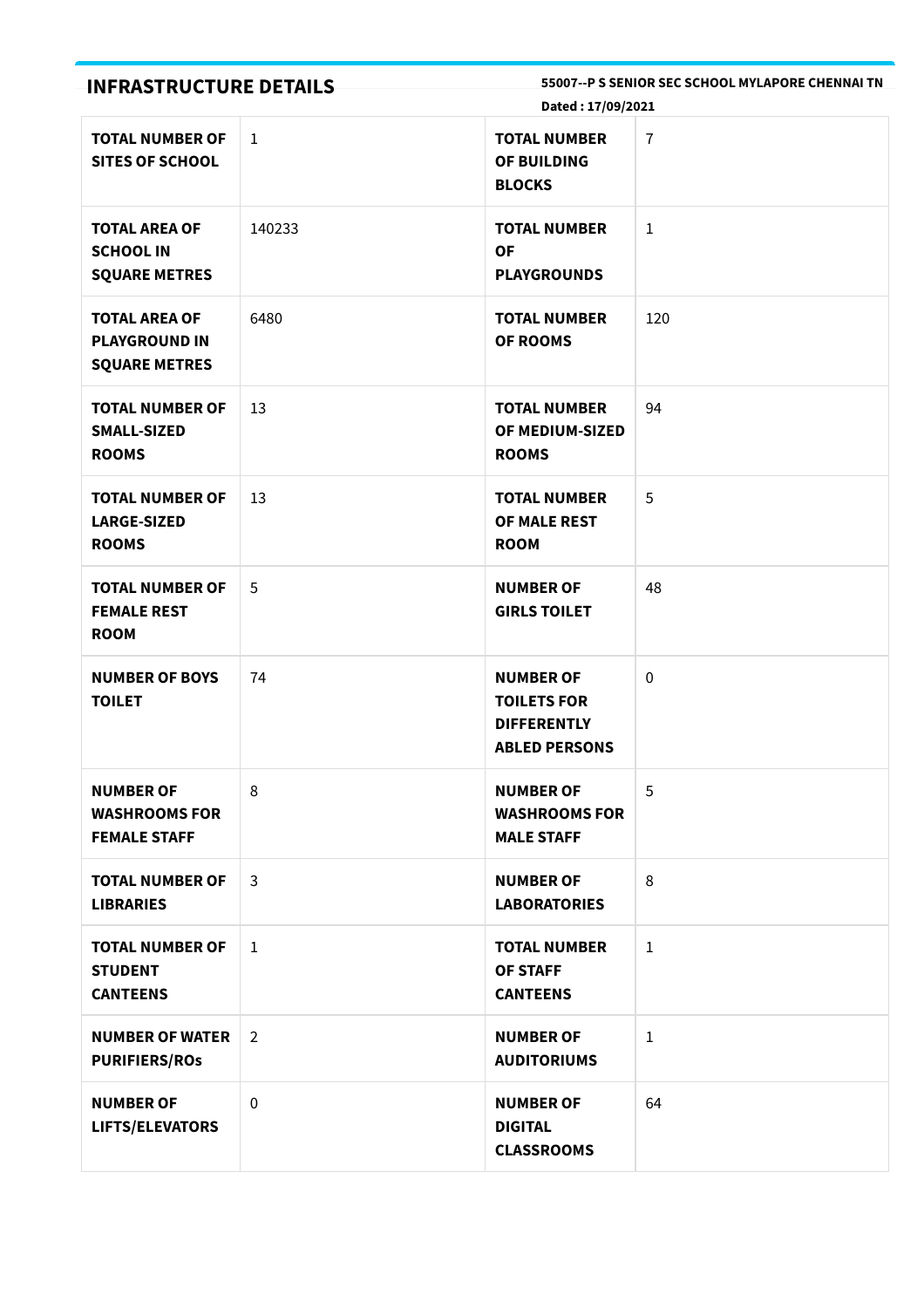| <b>DOES THE SCHOOL</b><br><b>HAVE HOSTEL</b><br><b>FACILITY</b>                   | NO.          | <b>DOES THE</b><br><b>SCHOOL HAVE</b><br><b>GUARDS</b><br><b>EMPLOYED FOR</b><br><b>SAFETY</b> | <b>YES</b>     |
|-----------------------------------------------------------------------------------|--------------|------------------------------------------------------------------------------------------------|----------------|
| <b>DOES THE SCHOOL</b><br><b>HAVE FIRE</b><br><b>EXTINGUISHERS</b>                | <b>YES</b>   | <b>DOES THE</b><br><b>SCHOOL HAVE</b><br><b>SPRINKLERS</b>                                     | <b>YES</b>     |
| <b>DOES THE SCHOOL</b><br><b>HAVE CCTV</b><br><b>CAMERAS</b><br><b>INSTALLED?</b> | <b>YES</b>   | <b>IS THE SCHOOL</b><br><b>EXAMINATION</b><br><b>CENTER OF CBSE?</b>                           | <b>YES</b>     |
| <b>TOTAL NUMBER OF</b><br><b>COMPUTERS IN ALL</b><br><b>COMPUTER LAB</b>          | 85           | <b>DOES THE</b><br><b>SCHOOL HAVE</b><br><b>WEB SERVERS</b>                                    | NO.            |
| <b>DOES THE SCHOOL</b><br><b>HAVE A BOUNDARY</b><br><b>WALL?</b>                  | <b>YES</b>   | <b>IS YOUR SCHOOL</b><br><b>BARRIER FREE/</b><br><b>HAS RAMPS?</b>                             | NO.            |
| <b>DOES THE SCHOOL</b><br><b>HAVE CLINIC</b><br><b>FACILITY?</b>                  | NO.          | <b>DOES THE</b><br><b>SCHOOL HAVE A</b><br><b>STRONG ROOM?</b>                                 | NO.            |
| <b>DOES THE SCHOOL</b><br><b>HAVE A</b><br><b>GYMNASIUM?</b>                      | <b>YES</b>   | <b>IS YOUR SCHOOL</b><br><b>WI-FI ENABLED?</b>                                                 | <b>YES</b>     |
| <b>PROVISION OF</b><br><b>WEB BASED</b><br><b>LEARNING</b><br><b>PROGRAMS?</b>    | <b>YES</b>   | <b>DOES THE</b><br><b>SCHOOL HAVE</b><br><b>FIRE ALARMS?</b>                                   | <b>YES</b>     |
| <b>DOES THE SCHOOL</b><br><b>HAVE SPORTS</b><br><b>FACILITY?</b>                  | <b>YES</b>   | <b>DOES THE</b><br><b>SCHOOL HAVE</b><br><b>INDOOR GAMES</b><br><b>FACILITY?</b>               | <b>YES</b>     |
| <b>DOES THE SCHOOL</b><br><b>HAVE A SWIMMING</b><br>POOL?                         | NO.          | <b>DOES THE</b><br><b>SCHOOL HAVE</b><br><b>DANCE/MUSIC</b><br><b>FACILITY?</b>                | <b>YES</b>     |
| <b>TOTAL NUMBER OF</b><br><b>BUSES OWNED</b>                                      | $\mathbf{1}$ | <b>TOTAL NUMBER</b><br><b>OF BUSES HIRED</b>                                                   | $\mathbf 0$    |
| <b>TOTAL NUMBER OF</b><br><b>VANS/MATADORS</b>                                    | $\mathbf{1}$ | <b>TOTAL NUMBER</b><br><b>OF DRIVERS</b>                                                       | $\overline{2}$ |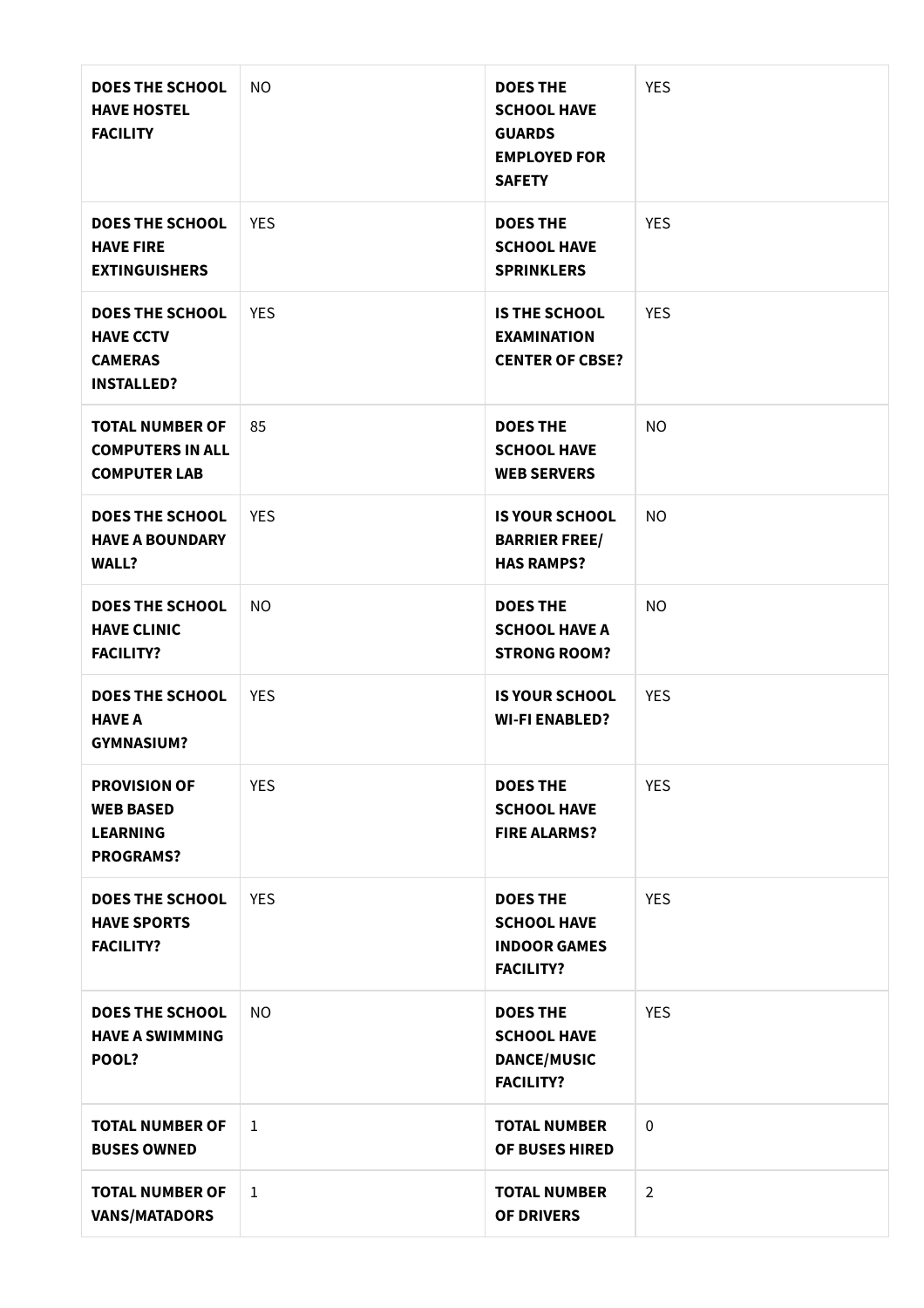| <b>NUMBER OF</b><br><b>FEMALE</b><br><b>ATTENDANTS FOR</b><br><b>BUS DUTY</b>                                                                                                                              | $\mathbf{1}$                                                  | <b>NUMBER OF</b><br><b>ACTIVITY ROOMS</b>                                                                           | 5                                                              |
|------------------------------------------------------------------------------------------------------------------------------------------------------------------------------------------------------------|---------------------------------------------------------------|---------------------------------------------------------------------------------------------------------------------|----------------------------------------------------------------|
| <b>NAME OF</b><br><b>TRANSPORT</b><br><b>COORDINATOR</b>                                                                                                                                                   | R THIRUMURUGAN                                                | <b>TRANSPORT</b><br><b>COORDINATOR</b><br><b>CONTACT</b>                                                            | 9962121440                                                     |
| <b>BUILDING SAFETY</b><br><b>CERTIFICATE</b>                                                                                                                                                               | <b>VIEW (PdfHandler.aspx?</b><br>FileName=building/55007.PDF) | <b>TRANSPORT</b><br><b>SAFETY</b><br><b>CERTIFICATE</b>                                                             | <b>VIEW (PdfHandler.aspx?</b><br>FileName=transport/55007.PDF) |
| <b>ARE THE HEALTH</b><br>AND HYGIENE,<br><b>TOILETS ON ALL</b><br><b>FLOORS, SEPARATE</b><br><b>TOILETS FOR</b><br><b>STAFF, RAMPS,</b><br>SIGNBOARDS, ETC.<br><b>BEING MAINTAINED</b><br><b>PROPERLY?</b> | <b>YES</b>                                                    | <b>IS THE SCHOOL</b><br><b>INFRASTRUCTURE</b><br><b>BEING USED FOR</b><br><b>ANY COMMERCIAL</b><br><b>ACTIVITY?</b> | <b>NO</b>                                                      |
| <b>OTHER DETAILS</b>                                                                                                                                                                                       |                                                               |                                                                                                                     |                                                                |
| <b>TOTAL BOOKS</b><br><b>AVAILABLE IN THE</b><br><b>SCHOOL LIBRARY</b>                                                                                                                                     | 17482                                                         | <b>PERIODICALS IN</b><br>THE SCHOOL<br><b>LIBRARY</b>                                                               | 32                                                             |
| <b>DAILIES IN THE</b><br><b>SCHOOL LIBRARY</b>                                                                                                                                                             | $6\,$                                                         | <b>REFERENCE</b><br><b>BOOKS IN THE</b><br><b>SCHOOL LIBRARY</b>                                                    | 1000                                                           |
| <b>LIBRARY</b><br><b>RESOURCES</b>                                                                                                                                                                         | $\mathbf{1}$                                                  | <b>DOES IT HAVE</b><br><b>LIBRARY</b>                                                                               | No                                                             |

| LIBRARY<br><b>RESOURCES</b>                                    | $\perp$    | <b>DOES IT HAVE</b><br><b>LIBRARY</b><br><b>SOFTWARE</b>    | NO.        |
|----------------------------------------------------------------|------------|-------------------------------------------------------------|------------|
| <b>LIBRARY SIZE (IN</b><br>SQ. METERS)                         | 119.079400 | <b>COMPUTER LAB</b><br>SIZE (IN SQ.<br><b>METERS</b> )      | 323.2097   |
| <b>COMPOSITE</b><br><b>SCIENCE LAB SIZE</b><br>(IN SQ. METERS) | 21.200474  | <b>CHEMISTRY LAB</b><br>SIZE (IN SQ.<br><b>METERS</b> )     | 92.9104722 |
| <b>PHYSICS LAB SIZE</b><br>(IN SQ. METERS)                     | 92.9104722 | <b>HOW MANY</b><br><b>ROOMS BETWEEN</b><br>400 to 500 SQ FT | 72         |
| <b>DOES IT HAVE</b><br><b>LIBRARY INTERNET</b>                 | <b>YES</b> | <b>TOTAL NUMBER</b><br><b>OF LABORATORY</b>                 | 8          |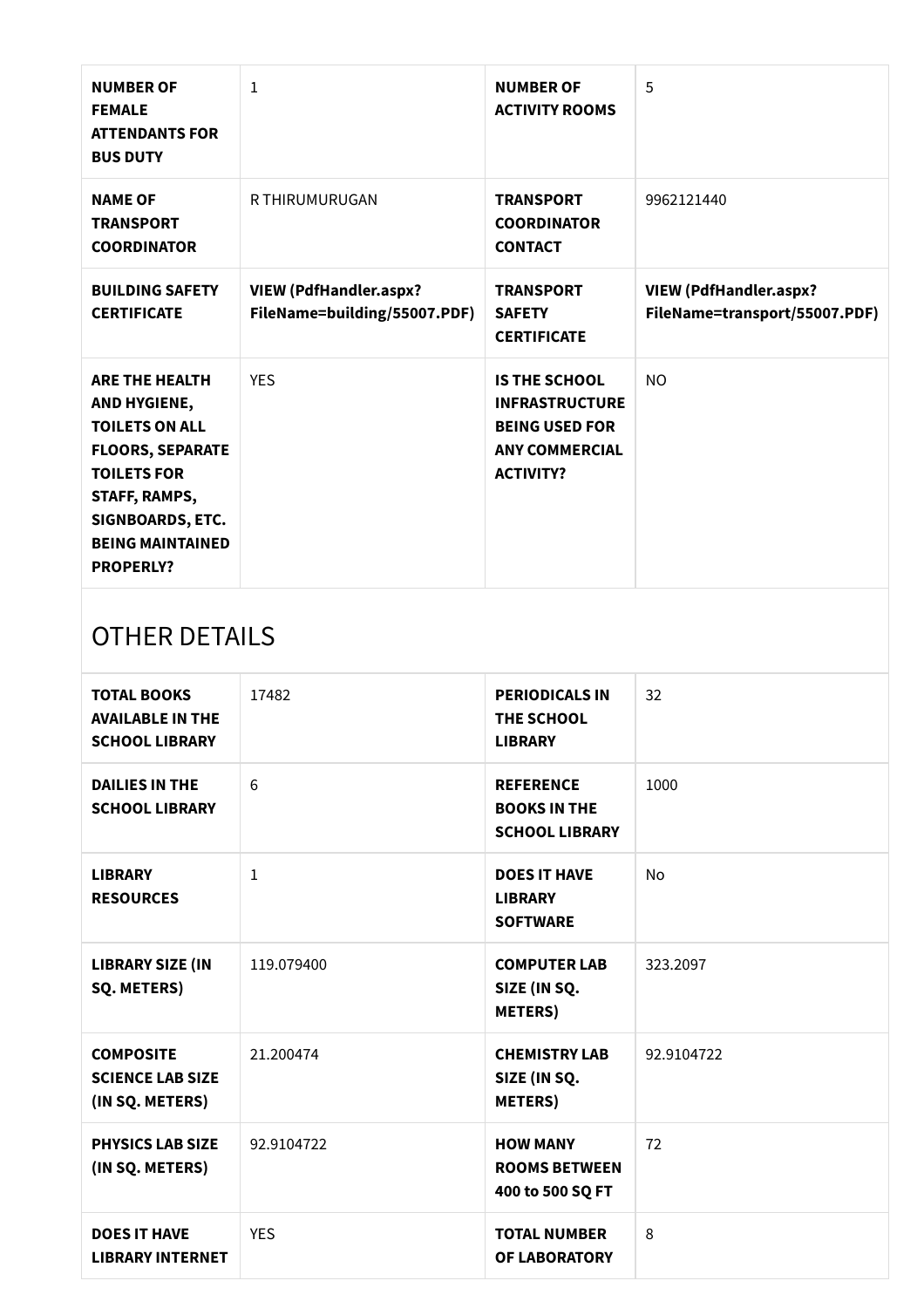| <b>WHETHER SCHOOL</b><br><b>HAS SINGLE</b><br><b>CONTIGUOUS PLOT</b><br>?                                                                                                 | Yes          | <b>SCHOOL SITE</b><br>(TEMPORARY /<br><b>PERMANENT)</b>                                                                            | PERMANENT |
|---------------------------------------------------------------------------------------------------------------------------------------------------------------------------|--------------|------------------------------------------------------------------------------------------------------------------------------------|-----------|
| <b>DISTANCE</b><br><b>BETWEEN TWO</b><br><b>SITES OF THE</b><br><b>SCHOOL</b>                                                                                             | $\mathbf{0}$ | <b>PURPOSE FOR</b><br><b>TWO SITES OF</b><br>THE SCHOOL                                                                            | <b>NA</b> |
| <b>BIOLOGY LAB SIZE</b><br>(IN SQ. METERS)                                                                                                                                | 92.910       | <b>MATHEMATICS</b><br>LAB SIZE (IN SQ.<br><b>METERS</b> )                                                                          | 99.499    |
| <b>CERTIFYING THAT</b><br><b>NO OTHER</b><br><b>INSTITUTION</b><br><b>(APART FROM</b><br><b>SCHOOL) IS</b><br><b>RUNNING IN THE</b><br><b>CLAIMED LAND</b><br><b>AREA</b> | Yes          | THE SCHOOL<br><b>WILL NOT RUN</b><br><b>ANY BRANCH IN</b><br><b>THE PREVIOUS</b><br><b>PLOT WITH SAME</b><br><b>AFFILIATION NO</b> | <b>No</b> |
| <b>HOW MANY ROOMS</b><br><b>LESS THAN 400 SQ</b><br><b>FT</b>                                                                                                             | 35           | <b>HOW MANY</b><br><b>ROOMS GREATER</b><br><b>THAN 500 SQ FT</b>                                                                   | 37        |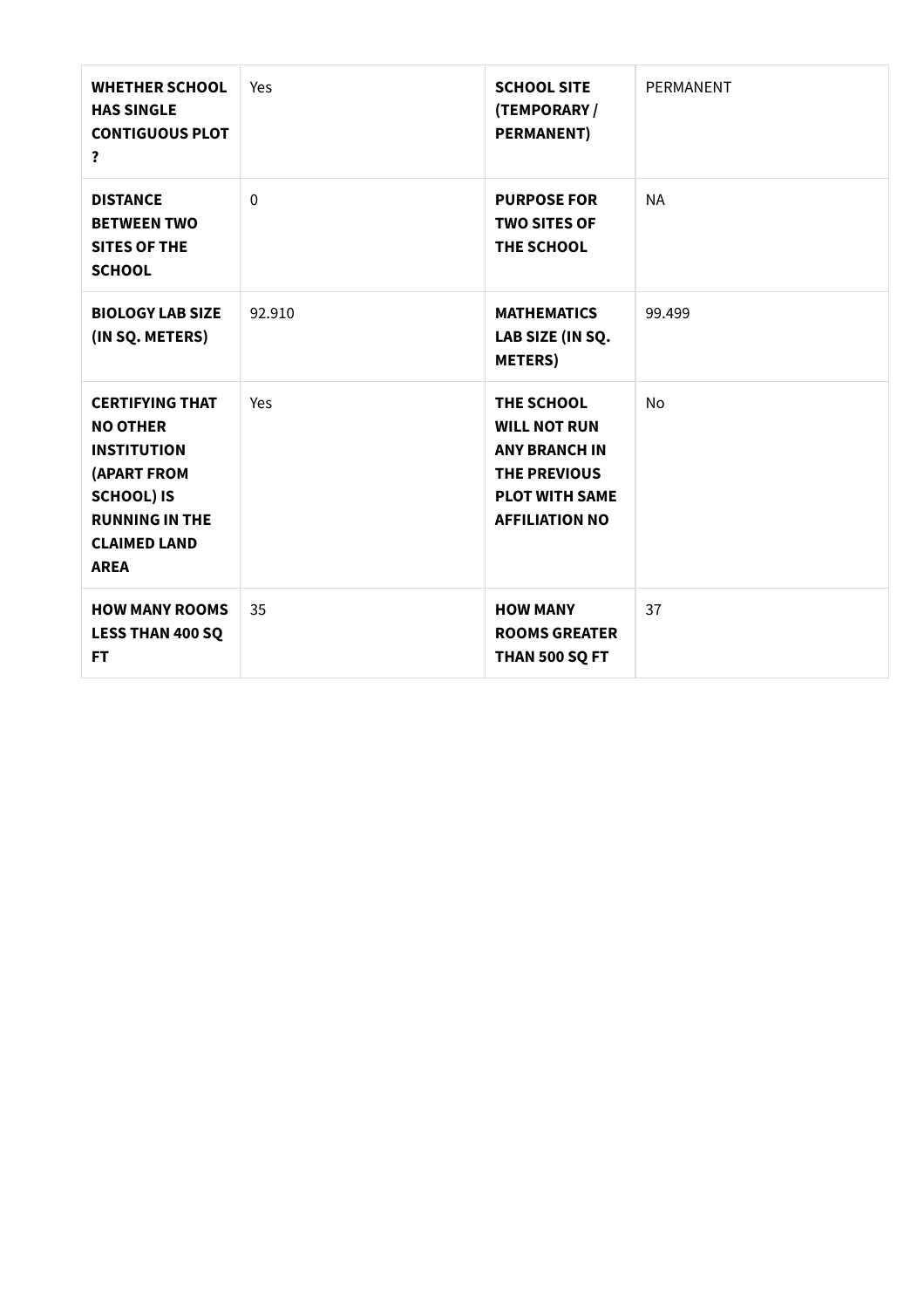**LOCATION DETAILS 55007--P <sup>S</sup> SENIOR SEC SCHOOL MYLAPORE CHENNAI TN**

|                                            |                                      | Dated: 17/09/2021                                              |       |
|--------------------------------------------|--------------------------------------|----------------------------------------------------------------|-------|
| <b>NEAREST NATIONALISED</b><br><b>BANK</b> | <b>INDIAN BANK</b>                   | DISTANCE OF BANK FROM SCHOOL IN KM                             | 0.450 |
| <b>NEAREST BUS STATION</b>                 | <b>MYLAPORE TANK</b>                 | <b>DISTANCE OF BUS TERMINAL FROM SCHOOL</b><br>IN KM           | 0.500 |
| <b>NEAREST RAILWAY</b><br><b>STATION</b>   | <b>CHENNAI EGMORE</b>                | <b>DISTANCE OF RAILWAY STATION FROM</b><br><b>SCHOOL IN KM</b> | 6.8   |
| <b>NEAREST AIRPORT</b>                     | ANNA INTERNATIONAL<br><b>AIRPORT</b> | DISTANCE OF AIRPORT FROM SCHOOL IN KM                          | 14.8  |
| <b>NEAREST HOSPITAL</b>                    | ST ISABELS HOSPITAL                  | DISTANCE OF HOSPITAL FROM SCHOOL IN<br>KМ                      | 1.8   |
| <b>NEAREST POLICE</b><br><b>STATION</b>    | <b>MYLAPORE CHENNAL</b>              | DISTANCE OF POLICE STATION FROM<br><b>SCHOOL IN KM</b>         | 1     |
| <b>NEAREST METRO</b><br><b>STATION</b>     |                                      | DISTANCE OF METRO FROM SCHOOL IN KM                            |       |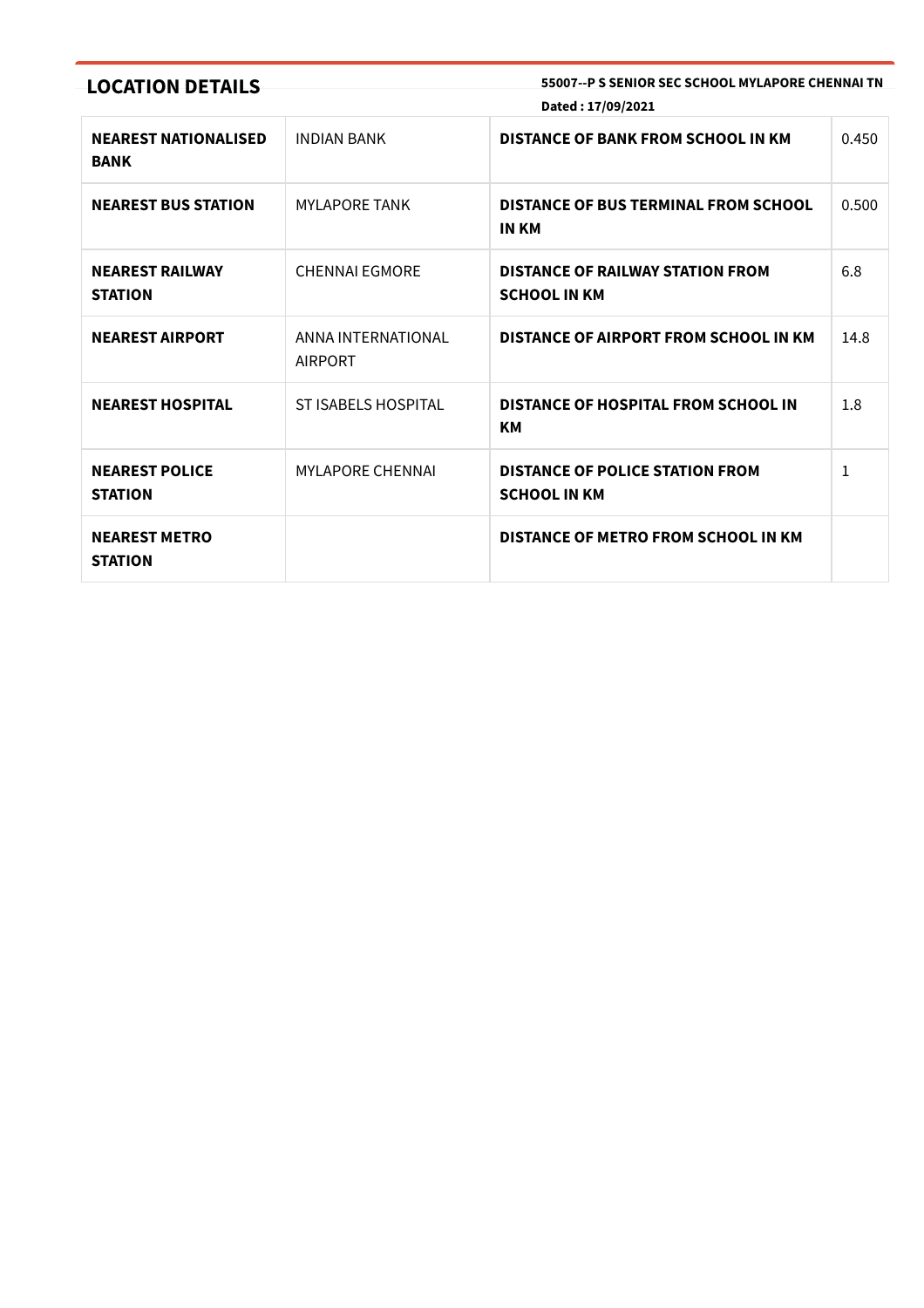**CONTRIBUTION TOWARDS ENVIRONMENT PROTECTION** S SENIOR SEC SCHOOL MYLAPORE CHENNAI TN **Dated : 17/09/2021**

| WHETHER RAIN WATER HARVESTING HAS<br><b>BEEN DONE IN THE CAMPUS?</b>                                                                                | <b>YES</b> | <b>WHETHER ROOF WATER HARVESTING IS</b><br><b>BEING UNDERTAKEN BY THE SCHOOL?</b>                                                                      | <b>YES</b> |
|-----------------------------------------------------------------------------------------------------------------------------------------------------|------------|--------------------------------------------------------------------------------------------------------------------------------------------------------|------------|
| <b>WHETHER HARVESTED WATER IS RECYCLED</b><br><b>FOR GARDENING, ETC?</b>                                                                            | <b>YES</b> | <b>WHETHER SCHOOL ENSURES</b><br><b>MAINTENANCE OF ALL WATER</b><br><b>FAUCETS/PIPES ETC TO PREVENT ANY</b><br><b>LEAKAGES?</b>                        | <b>YES</b> |
| WHETHER SEGREGATION OF WASTE IS DONE<br><b>AT SOURCE?</b>                                                                                           | <b>YES</b> | <b>WHETHER ORGANIC WASTE IS BEING</b><br><b>RECYCLED?</b>                                                                                              | <b>YES</b> |
| <b>WHETHER WASTE PAPER IS RECYCLED?</b>                                                                                                             | <b>YES</b> | <b>WHETHER SCHOOL IS MAKING EFFORTS</b><br>TO REDUCE USE OF PAPER BY ADOPTING<br>IT SOLUTIONS?                                                         | <b>YES</b> |
| WHETHER THERE IS PROPER DISPOSAL OF<br><b>SOLID WASTE?</b>                                                                                          | <b>YES</b> | <b>WHETHER THERE IS A SYSTEM FOR</b><br><b>DISPOSAL OF ELECTRONIC WASTE?</b>                                                                           | <b>YES</b> |
| WHETHER SCHOOL IS USING ENERGY SAVING<br>AND ENERGY EFFICIENT ELECTRICAL<br><b>EQUIPMENT?</b>                                                       | <b>YES</b> | <b>WHETHER PLANTATION/GARDENING HAS</b><br><b>BEEN DONE IN AND AROUND CAMPUS?</b>                                                                      | <b>YES</b> |
| WHETHER DRIP IRRIGATION IS THE ONLY<br><b>MEANS OF WATERING THE GARDEN?</b>                                                                         | <b>YES</b> | WHETHER SCHOOL IS USING SOLAR<br><b>ENERGY?</b>                                                                                                        | <b>YES</b> |
| <b>WHETHER WASTE WATER FROM RO PLANT</b><br><b>FOR DRINKING WATER IS BEING</b><br>HARVESTED/RECYCLED?                                               | <b>YES</b> | <b>WHETHER SCHOOL IS PROMOTING</b><br><b>AWARENESS AMONGST CHILDREN AND</b><br><b>PARENTS ON ENVIRONMENTAL</b><br><b>CONSERVATION AND CLEANLINESS?</b> | <b>YES</b> |
| WHETHER CHILDREN ARE BEING TAUGHT<br><b>HOW TO AUDIT THE USE OF WATER AND</b><br>WHETHER THEY ARE BEING ENCOURAGED TO<br><b>TAKE IT UP AT HOME?</b> | <b>YES</b> | <b>WHETHER CHILDREN ARE TAKING UP</b><br><b>WATER AUDITING AT SCHOOL?</b>                                                                              | <b>YES</b> |
| WHETHER ENVIRONMENTAL LITERACY IS<br><b>PROMOTED THROUGH INTEGRATION IN</b><br><b>ACADEMICS?</b>                                                    | <b>YES</b> | <b>WHETHER TREES HAVE BEEN PLANTED</b><br>BY STUDENTS, IN SCHOOL AT HOME/IN<br><b>NEIGHBOURHOOD IN THE CURRENT</b><br><b>ACADEMIC YEAR?</b>            | <b>YES</b> |
| <b>WHETHER CONSERVATION OF ENVIRONMENT</b><br><b>IS PROMOTED?</b>                                                                                   | <b>YES</b> | <b>TOTAL TREES PLANTED? (BY STUDENTS</b><br><b>AND TEACHERS)</b>                                                                                       | 3          |
| TOTAL AMOUNT OF WATER CONSERVED (IN<br>LITRES)? (BY STUDENTS AND TEACHERS)                                                                          | 1000       | <b>TARGET DATE FOR STOPPING USE OF</b><br><b>POLYTHENE</b>                                                                                             | 01/01/2021 |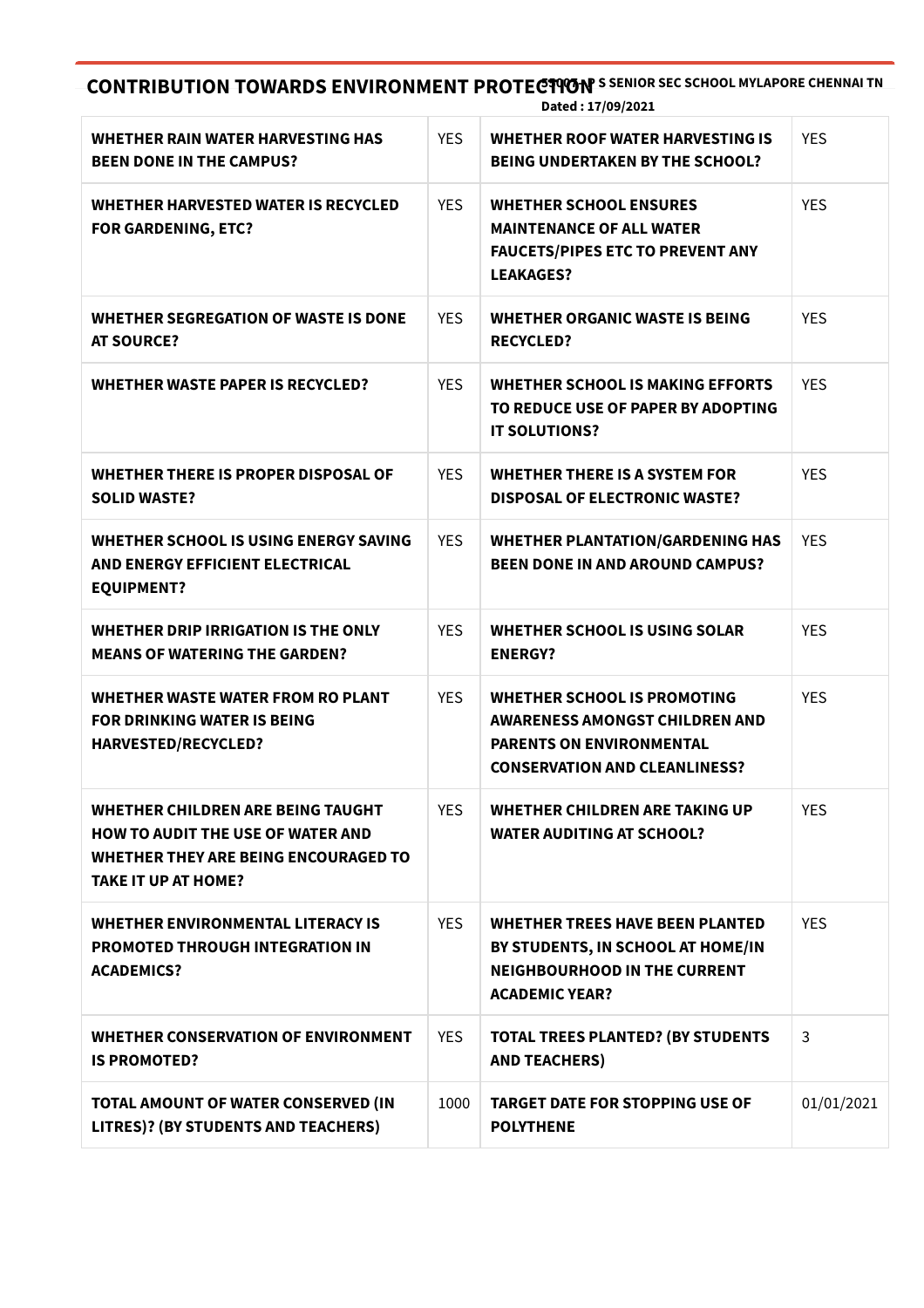**CHAIRMAN/PRESIDENT'S CORRESPONDENT DETAFEºANDSSFMOR SEC SCHOOL MYLAPORE CHENNAI TN Dated : 03/03/2022**

| <b>CHAIRMAN/PRESIDENT'S/</b><br><b>CORRESPONDENT NAME</b>                                                                      | MR P S PRABHAKAR           | <b>CHAIRMAN/PRESIDENT'S/</b><br><b>CORRESPONDENT</b><br><b>ADDRESS</b>    | 38/23, Venkatesa<br>Agraharam,<br>Mylapore,<br>Chennai 600 004 |
|--------------------------------------------------------------------------------------------------------------------------------|----------------------------|---------------------------------------------------------------------------|----------------------------------------------------------------|
| <b>CHAIRMAN/PRESIDENT'S/</b><br><b>CORRESPONDENT PHONE</b><br>(OFFICE)                                                         | 044-24640656               | <b>CHAIRMAN/PRESIDENT'S/</b><br><b>CORRESPONDENT PHONE</b><br>(RESIDENCE) | 044-24939942                                                   |
| <b>SECRETARY NAME</b>                                                                                                          | DR REVATHY<br>PARAMESWARAN | <b>TOTAL MEMBERS</b>                                                      | 15                                                             |
| WHETHER THE SCHOOL MANAGING COMMITTEE HAS BEEN<br><b>CONSTITUTED AS PER OF REQUIREMENTS OF AFFILIATION</b><br><b>BYE-LAWS?</b> |                            | Yes                                                                       |                                                                |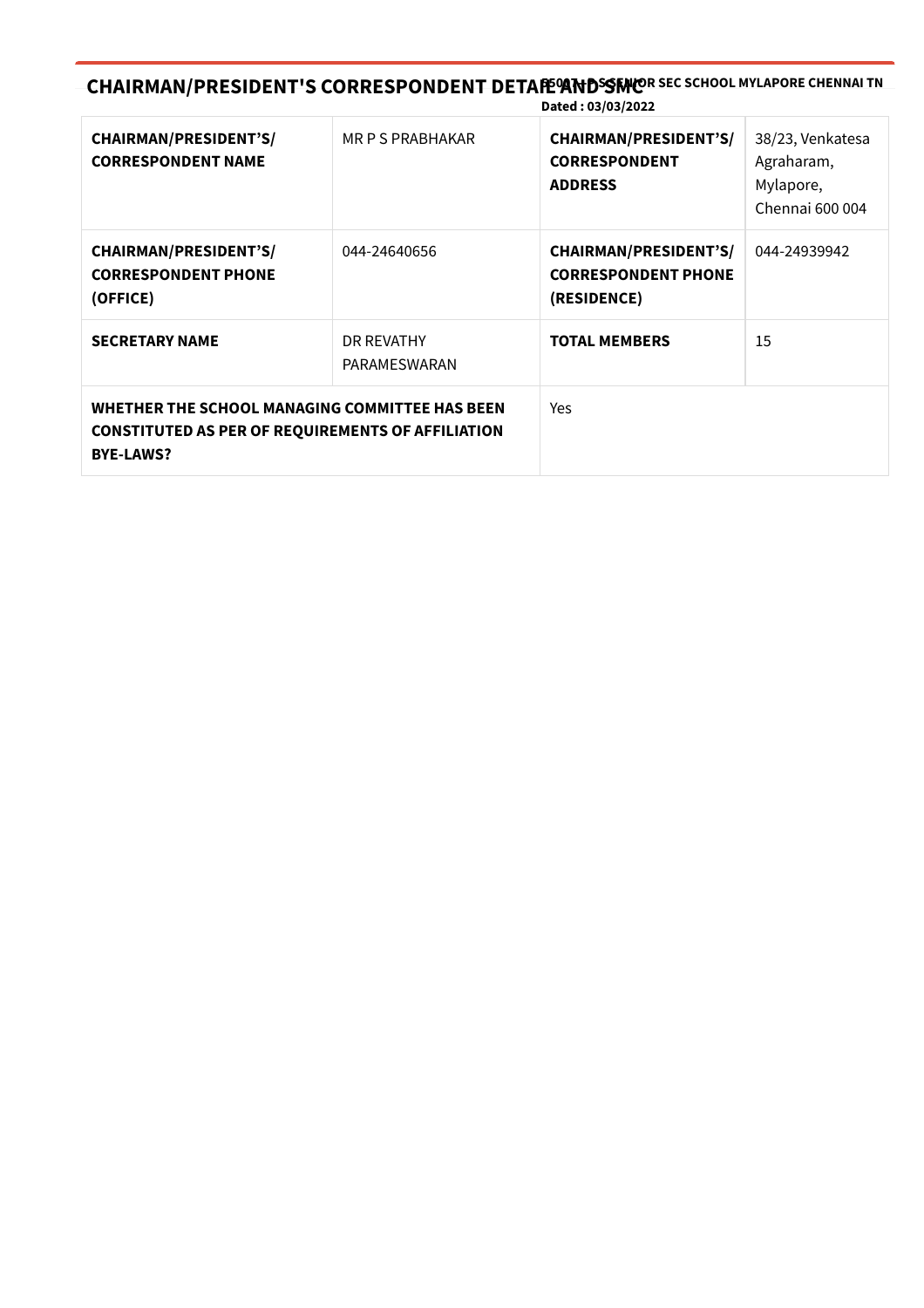| 55007--P S SENIOR SEC SCHOOL MYLAPORE CHENNAI TN<br><b>SCHOOL WEBSITE INFORMATION</b><br>Dated: 17/09/2021                                                                                                                                                    |                     |                                                                                                                                          |            |  |
|---------------------------------------------------------------------------------------------------------------------------------------------------------------------------------------------------------------------------------------------------------------|---------------------|------------------------------------------------------------------------------------------------------------------------------------------|------------|--|
| URL OF SCHOOL WEBSITE                                                                                                                                                                                                                                         | www.pssenior.edu.in | <b>DETAILS OF CURRICULUM</b>                                                                                                             | <b>Yes</b> |  |
| <b>SCHOOL MANAGING COMMITTEE</b><br><b>INFORMATION</b>                                                                                                                                                                                                        | Yes                 | <b>TRANSFER CERTIFICATE SAMPLE</b>                                                                                                       | Yes        |  |
| <b>NORMS FOLLOWED FOR FIXING FEE</b>                                                                                                                                                                                                                          | Yes                 | <b>SELF AFFIDAVIT OF SCHOOL</b>                                                                                                          | Yes        |  |
| <b>AFFILIATION STATUS</b><br>(MIDDLE/SECONDARY/SENIOR<br><b>SECONDARY)</b>                                                                                                                                                                                    | Yes                 | <b>DETAILS OF INFRASTRUCTURE</b>                                                                                                         | <b>Yes</b> |  |
| <b>DETAILS OF TEACHERS INCLUDING</b><br><b>QUALIFICATIONS</b>                                                                                                                                                                                                 | Yes                 | <b>DETAILS OF TEACHERS TRAINING</b>                                                                                                      | Yes        |  |
| THE NUMBER OF STUDENTS CLASS<br><b>WISE</b>                                                                                                                                                                                                                   | Yes                 | LIST OF BOOKS PRESCRIBED IN VARIOUS<br><b>CLASSES</b>                                                                                    | <b>Yes</b> |  |
| <b>ANNUAL REPORT</b>                                                                                                                                                                                                                                          | Yes                 | <b>SCHOOL CIRCULARS</b>                                                                                                                  | <b>Yes</b> |  |
| POSTAL ADDRESS AND E-MAIL,<br><b>TELEPHONE NOS. OF SCHOOL AND</b><br><b>AUTHORITIES</b>                                                                                                                                                                       | Yes                 | AS PER THE SECTION (2.4.9) OF<br><b>AFFILIATION BYE-LAWS, INFORMATION</b><br><b>WITH REGARD TO FEES CHARGED FOR</b><br><b>EACH CLASS</b> | Yes        |  |
| <b>PERIOD OF AFFILIATION</b>                                                                                                                                                                                                                                  | Yes                 | <b>ACADEMIC CALENDAR OF THE SCHOOL</b>                                                                                                   | Yes        |  |
| AS PER THE SECTION (2.4.7 (B)) OF AFFILIATION BYE-LAWS, WRITTEN DECLARATION DULY SIGNED BY THE<br>MANAGER AND THE PRINCIPAL TO THE EFFECT THAT THEY HAVE GONE THROUGH THE CONTENTS OF THE<br><b>BOOKS PRESCRIBED BY THE SCHOOL AND OWN THE RESPONSIBILITY</b> |                     |                                                                                                                                          |            |  |
| ACADEMIC ACHIEVEMENTS; WRITE UP ON ALL EFFORTS MADE IN THE FIELD OF ENVIRONMENT<br>EDUCATION, SPORTS ACHIEVEMENTS, INNOVATIONS, OVERALL RESULTS, PTA ACTIVITIES, IMPORTANT<br>SMC DECISIONS BEEN ADDED IN ANNUAL REPORT OF THE SCHOOL                         |                     |                                                                                                                                          |            |  |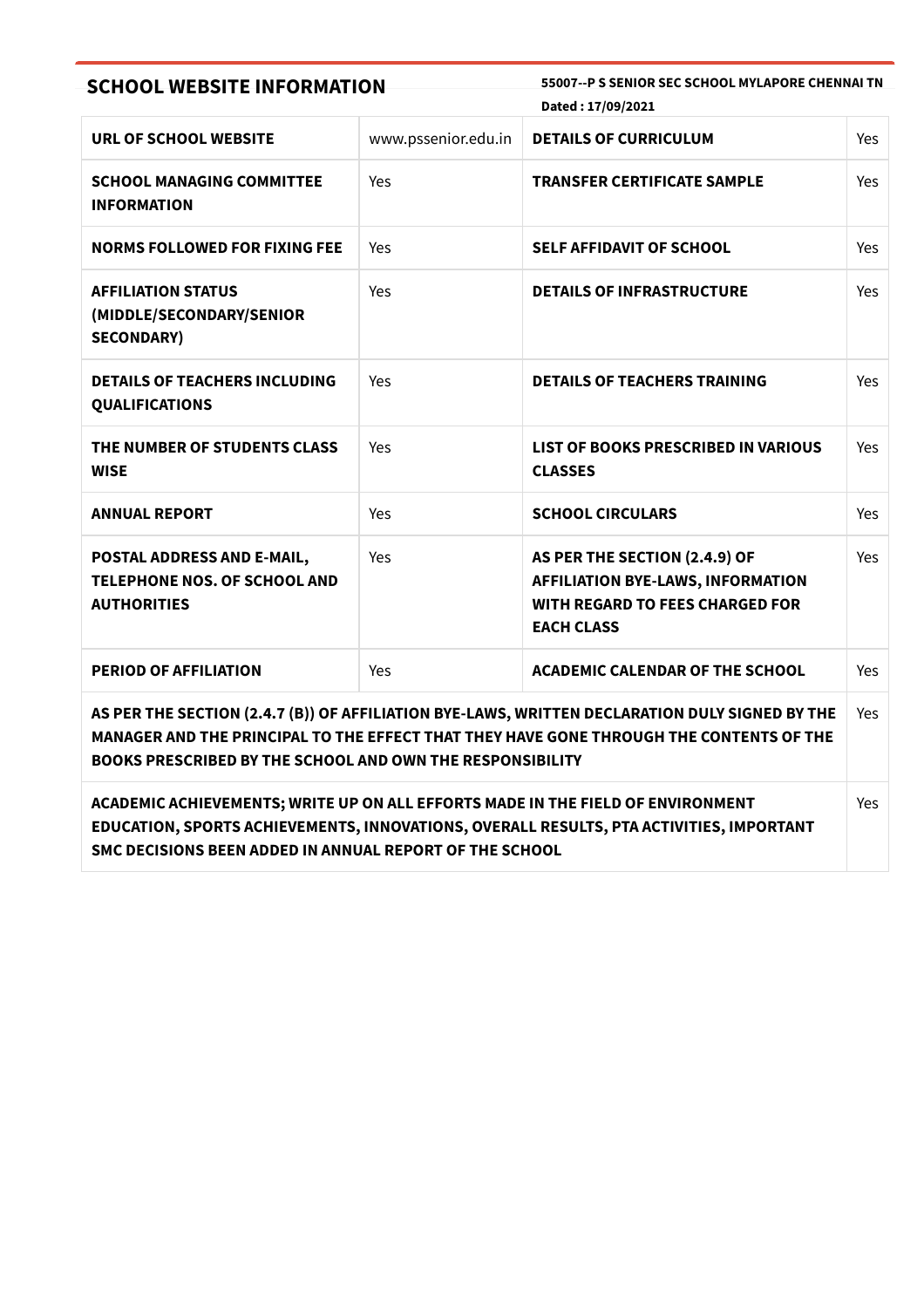| <b>OTHER VITAL INFORMATION</b>                                                                                                              |                          | 55007--P S SENIOR SEC SCHOOL MYLAPORE CHENNAI TN<br>Dated: 17/09/2021                                           |                          |  |  |
|---------------------------------------------------------------------------------------------------------------------------------------------|--------------------------|-----------------------------------------------------------------------------------------------------------------|--------------------------|--|--|
| <b>10th BOARD PASS</b><br><b>PERCENTAGE</b><br>(2014/2015/2016)                                                                             | 100/100/100              | <b>12th BOARD PASS</b><br><b>PERCENTAGE</b><br>(2014/2015/2016)                                                 | 100/100/100              |  |  |
| <b>NAME OF</b><br><b>WELLNESS/ACTIVITY</b><br><b>TEACHER</b>                                                                                | <b>YES</b>               | <b>NAME OF</b><br><b>GRIEVANCE/COMPLAINT</b><br><b>REDRESSAL OFFICER</b>                                        | REVATHY PARAMESWARAN     |  |  |
| <b>CONTACT NUMBER OF</b><br><b>GRIEVANCE/COMPLAINT</b><br><b>REDRESSAL OFFICER</b>                                                          | 9444907456               | <b>EMAIL ID OF</b><br><b>GRIEVANCE/COMPLAINT</b><br><b>REDRESSAL OFFICER</b>                                    | pssrsec@gmail.com        |  |  |
| <b>NAME OF HEAD OF SEXUAL</b><br><b>HARASSMENT COMMITTEE</b>                                                                                | REVATHY PARAMESWARAN     | <b>CONTACT NUMBER OF</b><br><b>HEAD OF SEXUAL</b><br><b>HARASSMENT</b><br><b>COMMITTEE</b>                      | 9444907456               |  |  |
| <b>EMAIL ID OF HEAD OF</b><br><b>SEXUAL HARASSMENT</b><br><b>COMMITTEE</b>                                                                  | revathypssrsec@gmail.com | <b>NAME OF CONTACT</b><br><b>PERSON IN CASE OF</b><br><b>EMERGENCY</b>                                          | REVATHY PARAMESWARAN     |  |  |
| <b>CONTACT NUMBER OF</b><br><b>CONTACT PERSON IN CASE</b><br>OF EMERGENCY                                                                   | 9444907456               | <b>EMAIL ID OF CONTACT</b><br><b>PERSON IN CASE OF</b><br><b>EMERGENCY</b>                                      | revathypssrsec@gmail.cor |  |  |
| <b>TOTAL NUMBER OF</b><br><b>DOCTORS IN SCHOOL</b><br><b>CLINIC</b>                                                                         | 0                        | <b>TOTAL NUMBER OF</b><br><b>NURSES IN SCHOOL</b><br><b>CLINIC</b>                                              | 1                        |  |  |
| <b>TOTAL NUMBER OF BEDS IN</b><br><b>SCHOOL CLINIC</b>                                                                                      | 2                        | <b>LEVEL OF INVOLVEMENT</b><br>OF SCHOOL IN CBSE<br><b>ACTIVITIES</b>                                           | <b>ACTIVE</b>            |  |  |
| <b>DO THE TEACHERS GET</b><br><b>PROPER GRADE LIKE</b><br><b>PGT/TGT AS PER THE</b><br><b>CLASSES THEY ARE</b><br><b>ENTITLED TO TEACH?</b> | <b>YES</b>               | <b>DO THE TEACHERS AND</b><br><b>STAFF GET THEIR</b><br><b>SALARY WITHIN FIRST</b><br><b>WEEK OF THE MONTH?</b> | <b>YES</b>               |  |  |
| <b>DOES THE SCHOOL HAVE</b><br><b>EPF FACILITY FOR STAFF</b>                                                                                | <b>YES</b>               | <b>EPF REGISTRATION</b><br><b>NUMBER</b>                                                                        | 23938                    |  |  |
| <b>MODE OF SALARY PAYMENT</b>                                                                                                               | bankpayment              | <b>NAME OF BANK WITH</b><br><b>SALARY ACCOUNT</b>                                                               | <b>INDIAN BANK</b>       |  |  |
| <b>ARE THE SCHOOL</b><br><b>ACCOUNTS AUDITED</b><br><b>REGULARLY?</b>                                                                       | <b>YES</b>               | <b>PARENT TEACHERS</b><br><b>ASSOCIATION AS PER</b><br><b>NORMS</b>                                             | <b>YES</b>               |  |  |
| <b>ACADEMIC SESSION</b>                                                                                                                     | <b>MARCH TO APRIL</b>    | <b>VACATION PERIOD</b>                                                                                          | <b>MAY TO JUNE</b>       |  |  |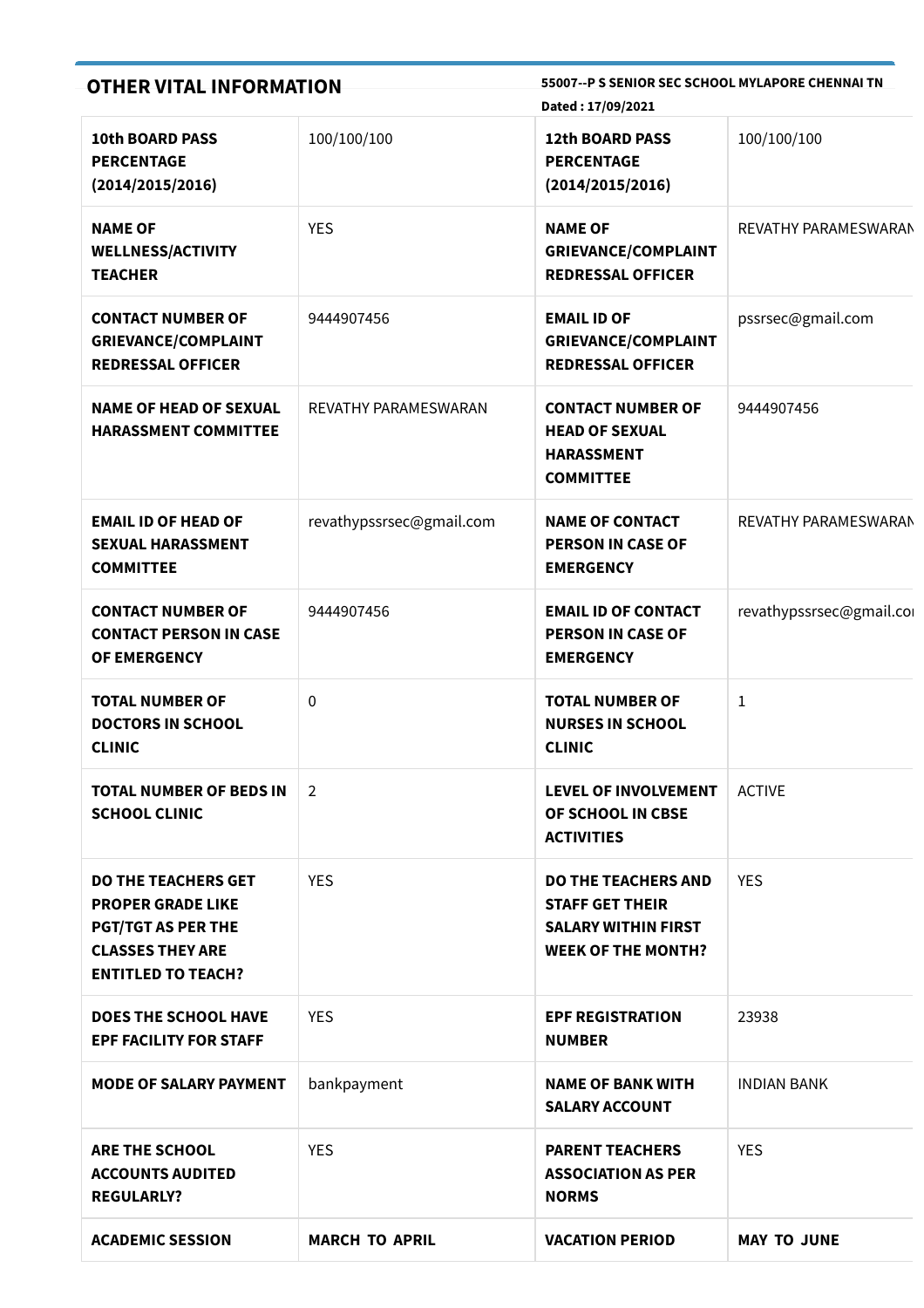| <b>AUDITED BALANCE SHEET</b>                                                                                 | <b>VIEW (PdfHandler.aspx?</b>   | <b>STAFF STATEMENT OF</b>                                                 | <b>VIEW (PdfHandler.aspx?</b> |  |  |  |
|--------------------------------------------------------------------------------------------------------------|---------------------------------|---------------------------------------------------------------------------|-------------------------------|--|--|--|
| <b>OF SCHOOL</b>                                                                                             | FileName=balance/55007.pdf)     | <b>SCHOOL</b>                                                             | FileName=staff/55007.po       |  |  |  |
| <b>INCOME AND EXPENDITURE</b>                                                                                | <b>VIEW (PdfHandler.aspx?</b>   | <b>ACADEMIC CALENDAR</b>                                                  | <b>VIEW (PdfHandler.aspx?</b> |  |  |  |
| <b>STATEMENT</b>                                                                                             | FileName=income/55007.pdf)      | <b>OF SCHOOL</b>                                                          | FileName=academic/550         |  |  |  |
| <b>AVAILABILITY OF STAFF</b><br><b>WITH KNOWLEDGEOF</b><br>SOFTWARE/SCANNING/GEO<br><b>TAGGING/INTERNET?</b> | <b>YFS</b>                      | <b>WHETHER SUFFICIENT</b><br><b>GUARDS EMPLOYED</b><br><b>FOR SAFETY?</b> | <b>YES</b>                    |  |  |  |
|                                                                                                              | <b>BEST PRACTICES OF SCHOOL</b> |                                                                           |                               |  |  |  |

Beyond Boundaries enrichment program.Book lovers program.Management &entrepreneurship program. online program math learning.Awakened citizens value education programme .Body mind&world series of lectures.Choral music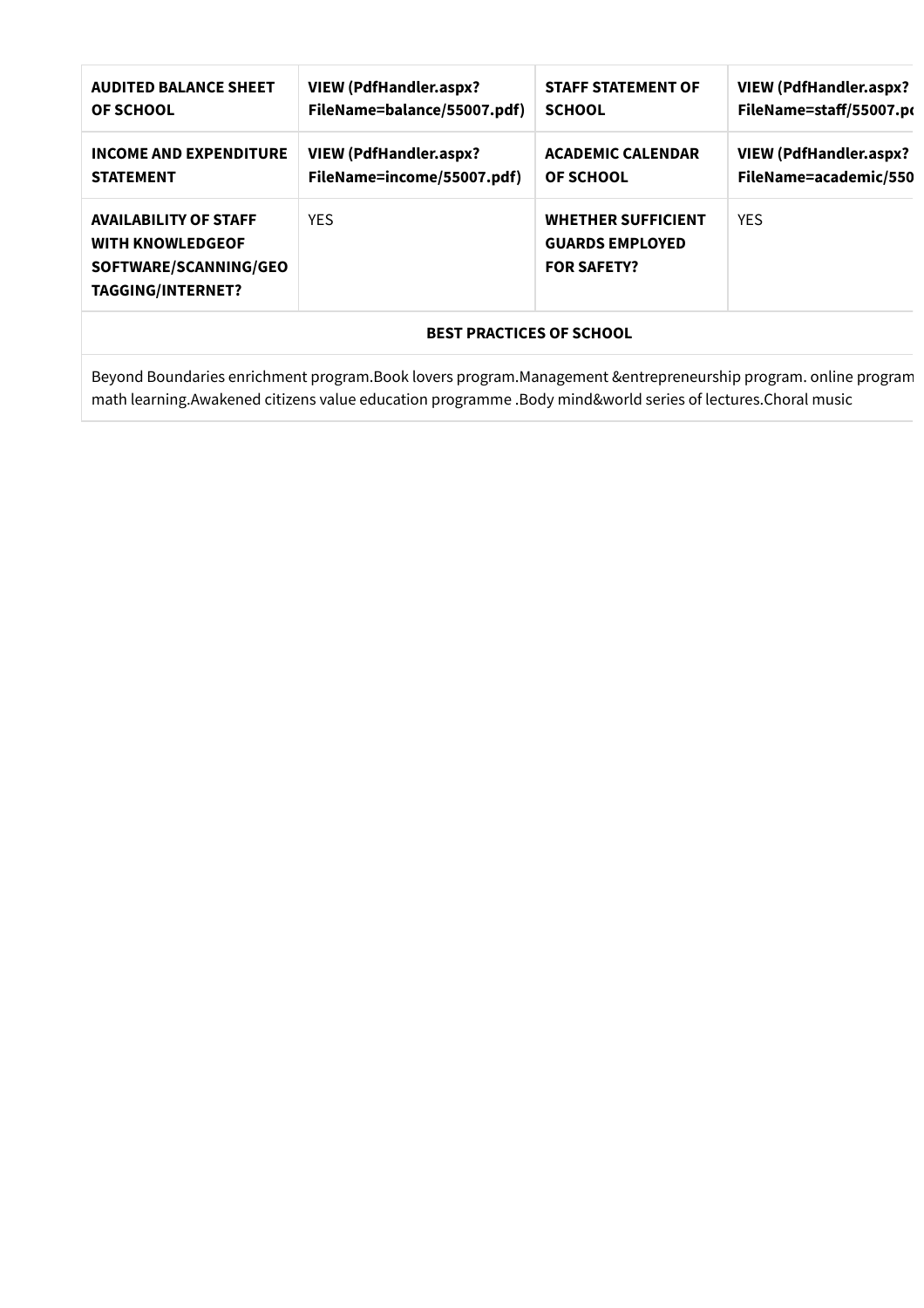# **OTHER INFORMATION**

| <b>MANDATORY ART EDUCATION FROM CLASS 1 TO 10 -TWO PERIOD A</b><br><b>DAY</b>                                                                                                                                                                         | <b>YFS</b> | <b>WHETHER SELECTION OF TEXTBO</b><br>NORMS ((SECTION-2.4.7 (A) OF AF<br>(http://cbseaff.nic.in/cbse_aff/att<br>Bye-Laws.pdf))? |
|-------------------------------------------------------------------------------------------------------------------------------------------------------------------------------------------------------------------------------------------------------|------------|---------------------------------------------------------------------------------------------------------------------------------|
| WHETHER LIST OF PRESCRIBED BOOKS ARE PUBLISHED ON SCHOOL<br><b>WEBSITE WITH WRITTEN DECLARATION AS PER (SECTION-2.4.7 (B)</b><br>OF AFFILIATION BYE-LAWS)<br>(http://cbseaff.nic.in/cbse_aff/attachment/onlineservices/affiliation-<br>Bye-Laws.pdf)? | <b>YFS</b> | <b>WHETHER INFORMATION AS PER F</b><br>LAWS)<br>(http://cbseaff.nic.in/cbse_aff/att<br>Bye-Laws.pdf) PUBLISHED ON TH            |
| WHETHER ALL GUIDELINES RELATED TO POCSO ACT COMPLIED WITH<br>AS PER (SECTION-14.25 OF AFFILIATION BYE-LAWS)<br>(http://cbseaff.nic.in/cbse_aff/attachment/onlineservices/affiliation-<br>Bye-Laws.pdf)?                                               | <b>YFS</b> | <b>WHETHER ANNUAL REPORT CONT.</b><br>(SECTION-14.5 OF AFFILIATION BY<br>(http://cbseaff.nic.in/cbse_aff/atta<br>Bye-Laws.pdf)? |
| <b>WHETHER DISABLED STUDENTS FACILITATED AS PER (SECTION-14.15</b><br>OF AFFILIATION BYE-LAWS)<br>(http://cbseaff.nic.in/cbse_aff/attachment/onlineservices/affiliation-<br>Bye-Laws.pdf)?                                                            | <b>YFS</b> | <b>WHETHER IN-SERVICE TRAINING C</b><br><b>AFFILIATION BYE-LAWS)</b><br>(http://cbseaff.nic.in/cbse_aff/atti<br>Bye-Laws.pdf)?  |
| WHETHER ANNUAL HEALTH CHECK-UP OF STUDENTS DONE AND<br><b>THEIR RECORDS MAINTAINED?</b>                                                                                                                                                               | NO.        | <b>NUMBER OF TEACHERS IN SCHOO</b><br><b>SHIKSHA VANI</b>                                                                       |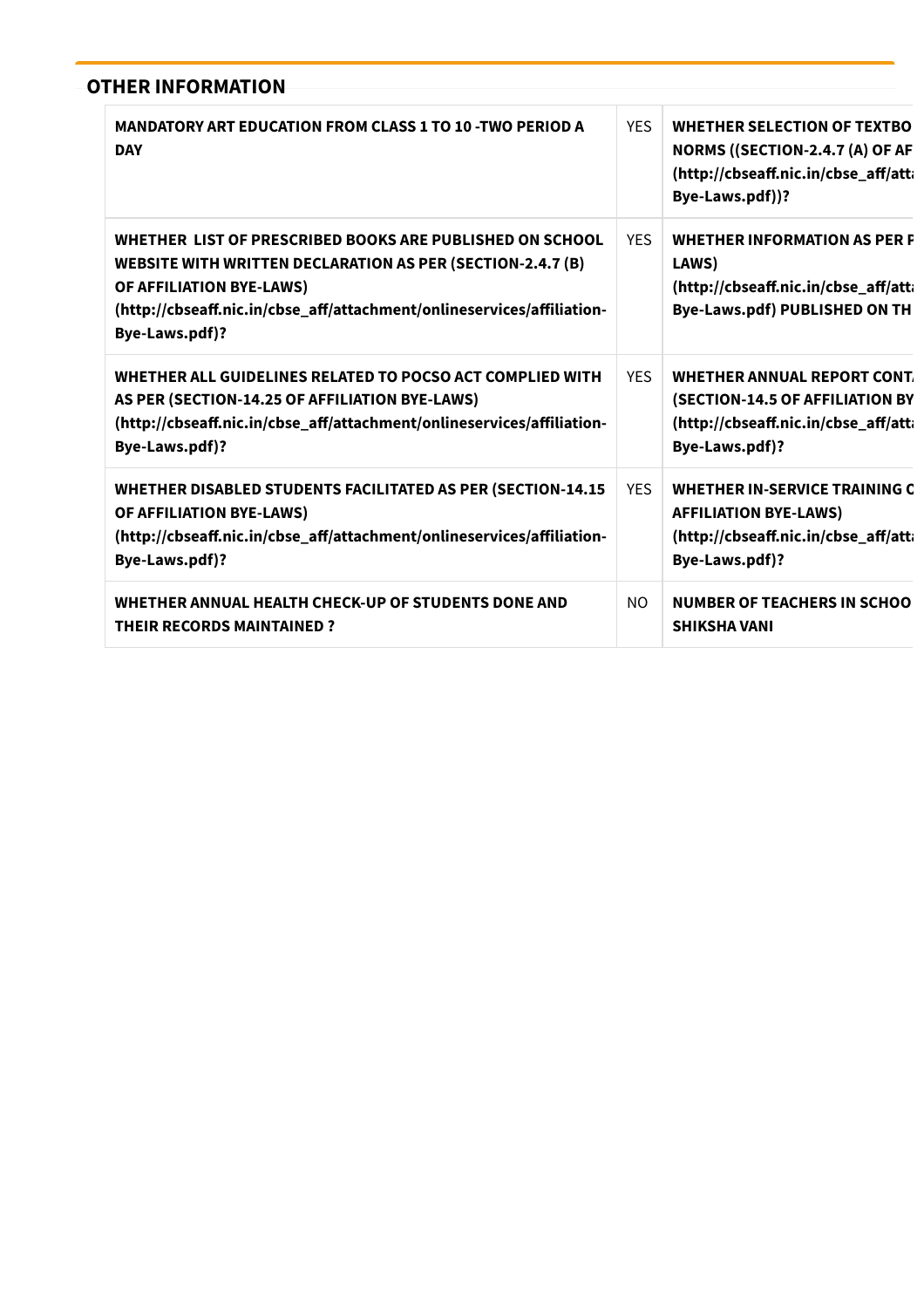# **PEDAGOGICAL PLAN**

| ADOPTION OF EXPERIENTIAL LEARNING<br><b>PEDAGOGY -IN WHICH GRADES</b>                                                      | IV,V,VI,VII,VIII,IX,X,XI,XII | <b>WHETHER ANNUAL</b><br><b>PEDAGOGICAL PLANS</b><br>PREPARED,<br><b>SUBMITTED AND</b><br><b>IMPLEMENTATED?</b> | <b>YFS</b> |
|----------------------------------------------------------------------------------------------------------------------------|------------------------------|-----------------------------------------------------------------------------------------------------------------|------------|
| NUMBER OF TEACHERS TRAINED ON THE<br><b>ANNUAL THEME OF CBSE - EXPERIMENTAL</b><br><b>LEARNING AND INNOVATIVE PEDAGOGY</b> | 90                           |                                                                                                                 |            |

# **FEE STRUCTURE OF SCHOOL**

**55007--P S SENIOR SEC SCHOOL MYLAPORE CHENNAI TN**

| <b>CLASS</b>                      | <b>ADMISSION</b><br><b>FEE</b><br>(in Rupees) | <b>TUITION</b><br><b>FEE</b><br>(in<br><b>Rupees</b> ) | <b>YEARLY</b><br><b>DEVELOPMENT</b><br><b>CHARGES</b><br>(in Rupees) | . <i>.</i> .<br><b>ANNUAL/MONTHLY OTHER CHARGES</b><br><b>FOR OTHER FACILITIES</b><br>(in Rupees) |
|-----------------------------------|-----------------------------------------------|--------------------------------------------------------|----------------------------------------------------------------------|---------------------------------------------------------------------------------------------------|
| <b>PRIMARY</b>                    | $\mathbf{0}$                                  | 38500                                                  | 0                                                                    | $\mathbf 0$                                                                                       |
| <b>MIDDLE</b>                     | 0                                             | 46200                                                  | 0                                                                    | $\mathbf 0$                                                                                       |
| <b>SECONDARY</b>                  | $\mathbf{0}$                                  | 49500                                                  | 0                                                                    | $\mathbf 0$                                                                                       |
| <b>SENIOR</b><br><b>SECONDARY</b> | 0                                             | 57200                                                  | 0                                                                    | $\mathbf 0$                                                                                       |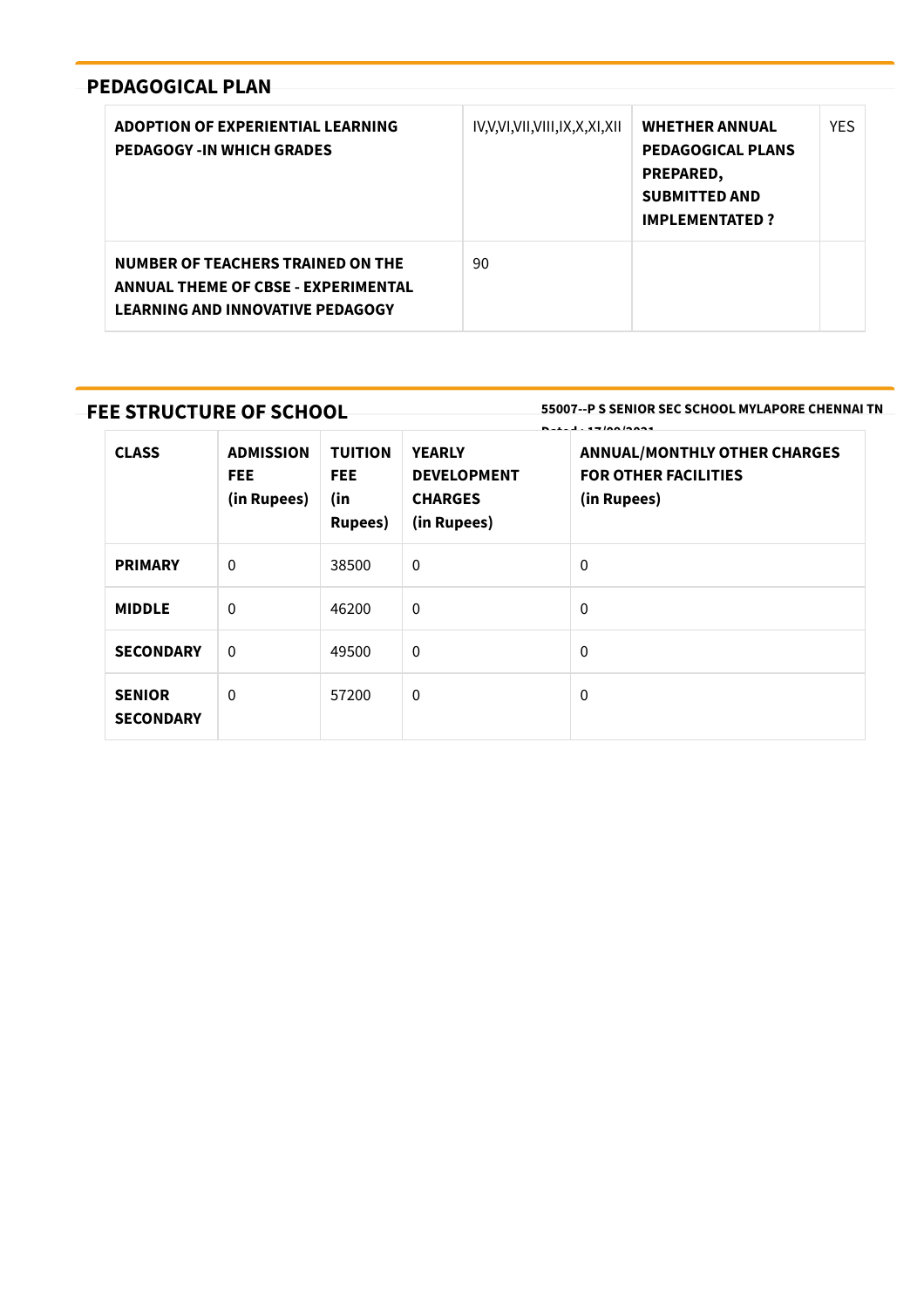# **PHOTO OF SCHOOL**

**55007--P S SENIOR SEC SCHOOL MYLAPORE CHENNAI TN Dated :**

**SCHOOL PHOTOS**

### **GEO-TAGGED PHOTO**



#### **PLAYGROUND PHOTO**



### **LIBRARY PHOTO**



#### **SCIENCE LAB PHOTO**

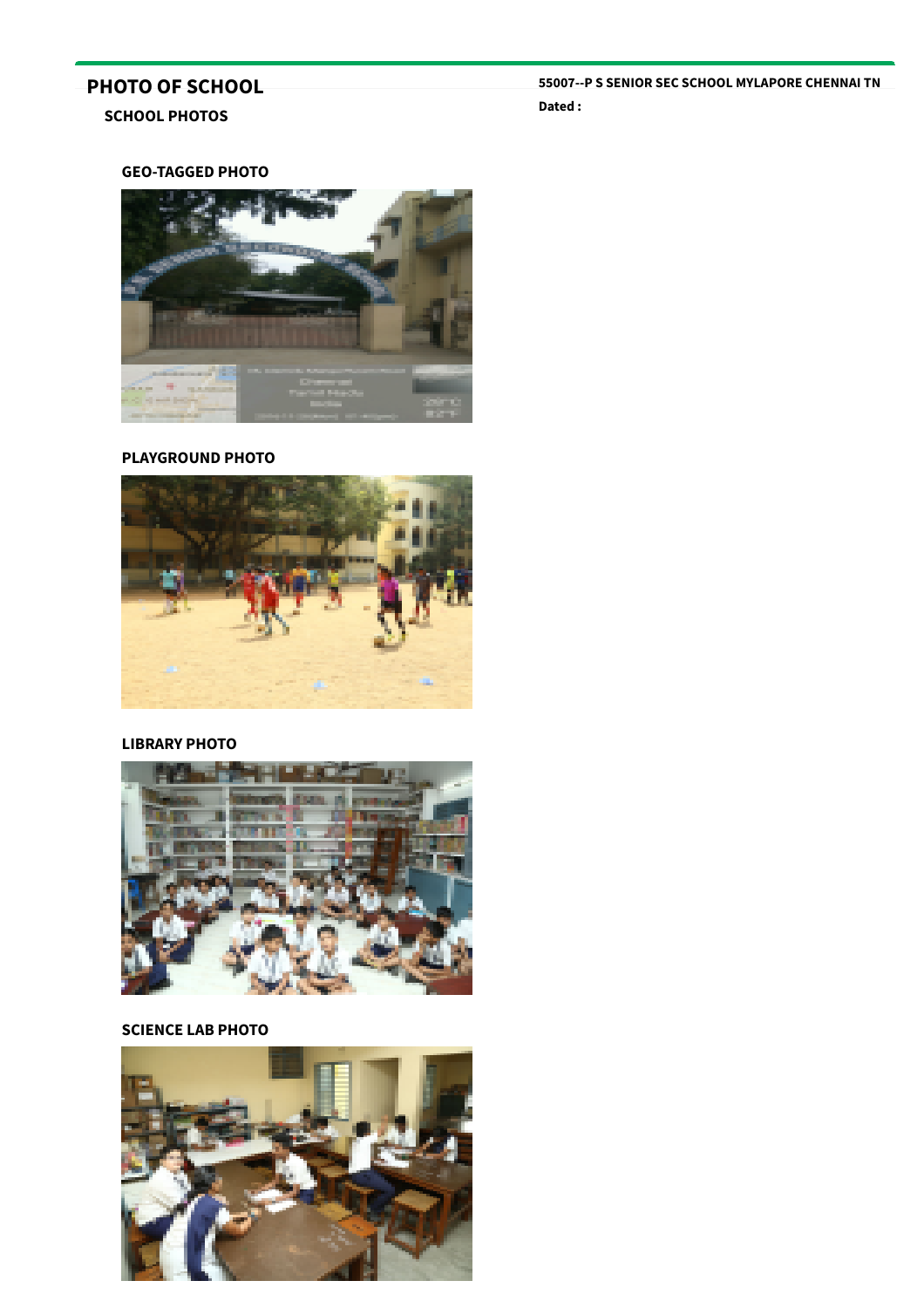## **VIDEO**



## **PHYSICS LAB PHOTO**



#### **CHEMISTRY LAB PHOTO**



## **BIOLOGY LAB PHOTO**

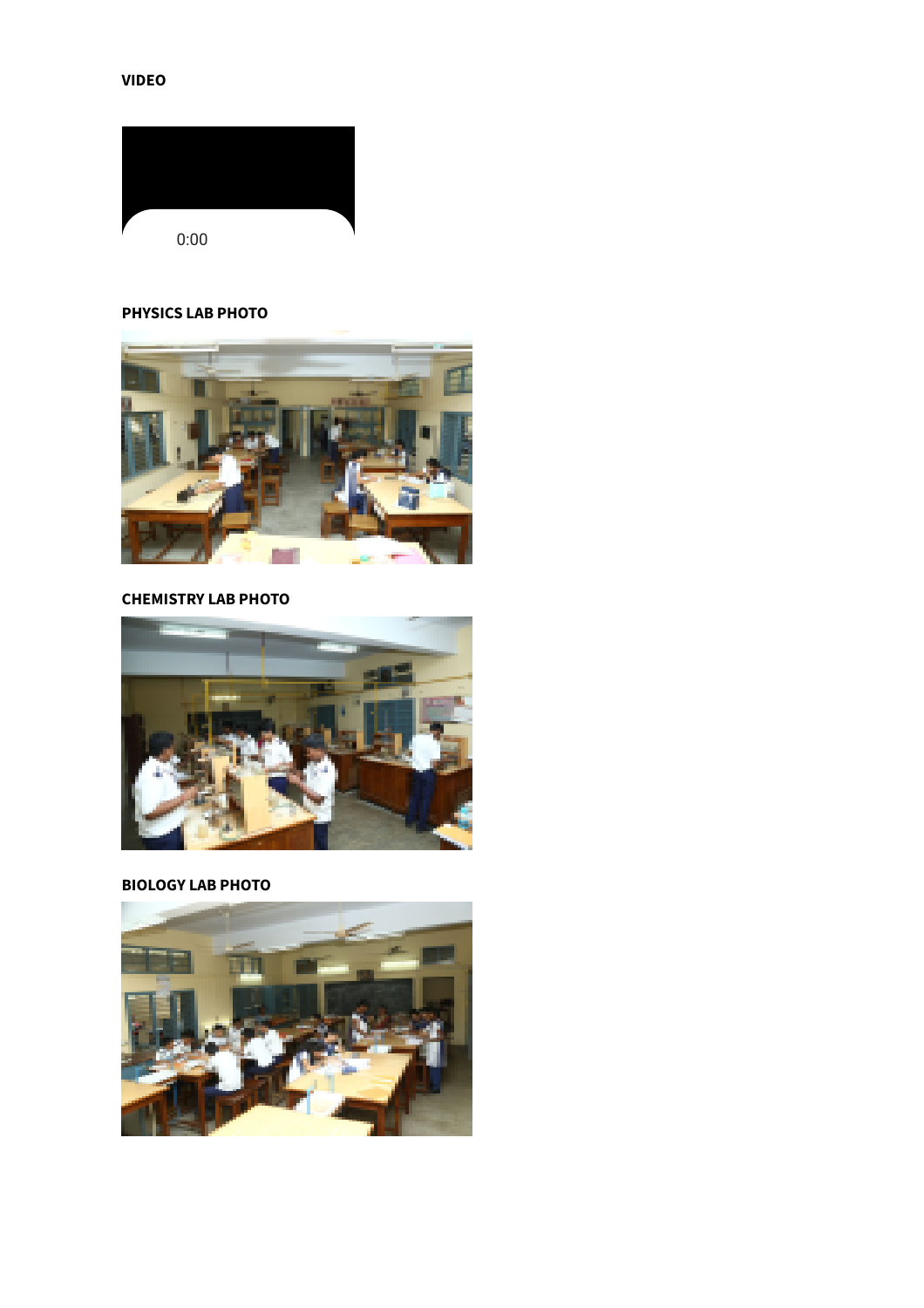## **TOILET PHOTO**



| <b>ADDITIONAL INFORMATION</b>                           | 55007--P S SENIOR SEC SCHOOL MYLAPORE CHENNAI TN |
|---------------------------------------------------------|--------------------------------------------------|
| <b>U-DISE CODE</b>                                      | Dated: 17/09/2021<br>33021000918                 |
| <b>SCHOOL LOCATED IN RURAL OR URBAN AREA</b>            | <b>URBAN</b>                                     |
| <b>HABITATION NAME/MOHALLA</b>                          | <b>CANAL BANK RD</b>                             |
| <b>VILLAGE NAME (FOR RURAL)/WARD NUMBER (FOR URBAN)</b> | 143                                              |
| <b>VILLAGE PANCHAYAT NAME (FOR RURAL)</b>               | <b>CHENNAI</b>                                   |
| <b>PIN CODE</b>                                         | 600004                                           |
| <b>CLUSTER RESOURCE CENTER NAME</b>                     | <b>CMS SANTHOME CENT-1</b>                       |
| <b>CD BLOCK MANDAL/TALUKA NAME</b>                      | <b>MYLAPORE</b>                                  |
| EDUCATIONAL ZONE/MANDAL/TALUKA NAME                     | 330202                                           |
| <b>ASSEMBLY CONSTITUENCY</b>                            | 3302008                                          |
| <b>MUNICIPALITY</b>                                     | 3302                                             |
| IS THIS SCHOOL APPROACHABLE BY ALL WEATHER ROAD         | <b>YES</b>                                       |
| <b>IS THIS A SPECIAL SCHOOL FOR CWSN</b>                | <b>NO</b>                                        |
| IS THIS A SHIFT SCHOOL                                  | <b>NO</b>                                        |
| IS THIS A RESIDENTIAL SCHOOL                            | <b>NO</b>                                        |
| <b>TYPE OF RESIDENTIAL SCHOOL</b>                       |                                                  |
| <b>IS THIS A RELIGIOUS MINORITY SCHOOL</b>              | <b>NO</b>                                        |

**TYPE OF RELIGIOUS MINORITY SCHOOL**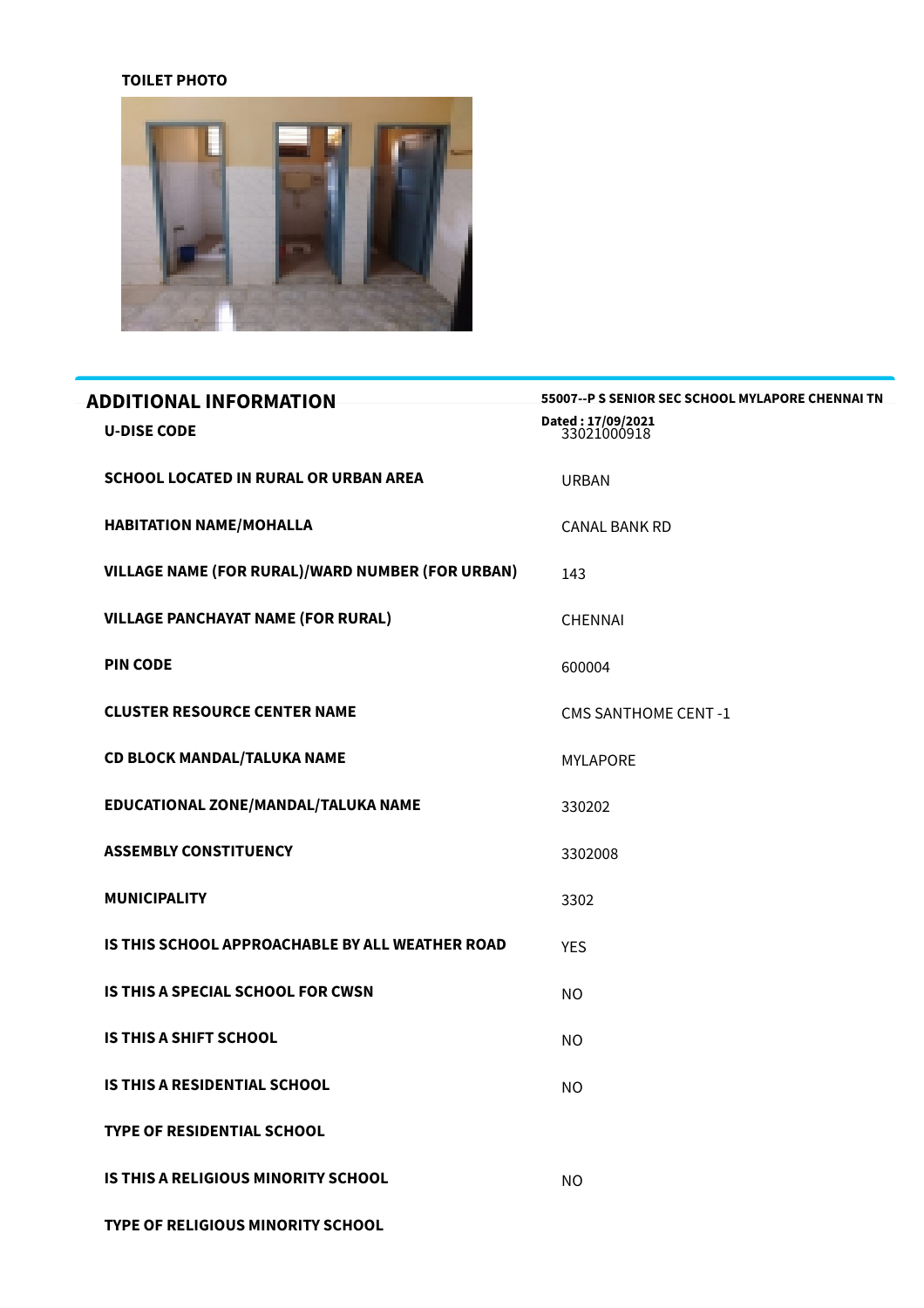**NUMBER OF ACADEMIC INSPECTIONS DURING LAST ACADEMIC YEAR** 1

**NUMBER OF VISITS BY CRC COORDINATOR DURING LAST ACADEMIC YEAR**

**NUMBER OF VISITS BY BLOCK LEVEL OFFICER DURING LAST ACADEMIC YEAR**

 $SCHOOL$  PARTICULARS FOR ELEMENTARY SCHOOLS<sup>S</sup>OONLYSENIOR SEC SCHOOL MYLAPORE CHENNAI TN **Dated : 17/09/2021 NUMBER OF INSTRUCTIONAL DAYS DURING LAST ACADEMIC YEAR**

 $\Omega$ 

 $\Omega$ 

**SCHOOL HOURS FOR CHILDREN PER DAY (CURRENT YEAR)**

**SCHOOL HOURS FOR TEACHERS PER DAY (CURRENT YEAR)**

**ARE PUPIL CUMULATIVE RECORDS BEING MAINTAINED?**

**ARE PUPIL CUMULATIVE RECORDS SHARED WITH PARENTS?**

**NUMBER OF STUDENTS PROVIDED IN SPECIAL TRAINING (CURRENT YEAR)**

**NUMBER OF STUDENTS ENROLLED IN SPECIAL TRAINING (PREVIOUS YEAR)**

**NUMBER OF STUDENTS COMPLETED SPECIAL TRAINING (PREVIOUS YEAR)**

**HAS SCHOOL MANAGEMENT COMMITTEE (SMC) BEEN CONSTITUTED?**

**LANGUAGES TAUGHT AT PRIMARY STAGE: MENTION THE NAME OF LANGUAGE OPTIONAL**

**IS ANGANWADI CENTRE IN OR ADJACENT TO SCHOOL? OPTIONAL**

**NUMBER OF MEETINGS HELD BY SMC DURING LAST ACADEMIC YEAR**

**WHETHER SMC PREPARE THE SCHOOL DEVELOPMENT PLAN**

**WHETHER SEPARATE BANK ACCOUNT FOR SMC IF YES, PROVIDE THESE DETAILS BANK NAME ACCOUNT HOLDER'S NAME BANK ACCOUNT NUMBER IFSC CODE**

**WHEN WAS THE TEXTBOOK RECEIVED FOR CURRENT YEAR?**

**WHETHER COMPLETE SET OF FREE TEXT BOOKS FOR TEACHERS LEARNING EQUIPMENT (TLE) RECEIVED?**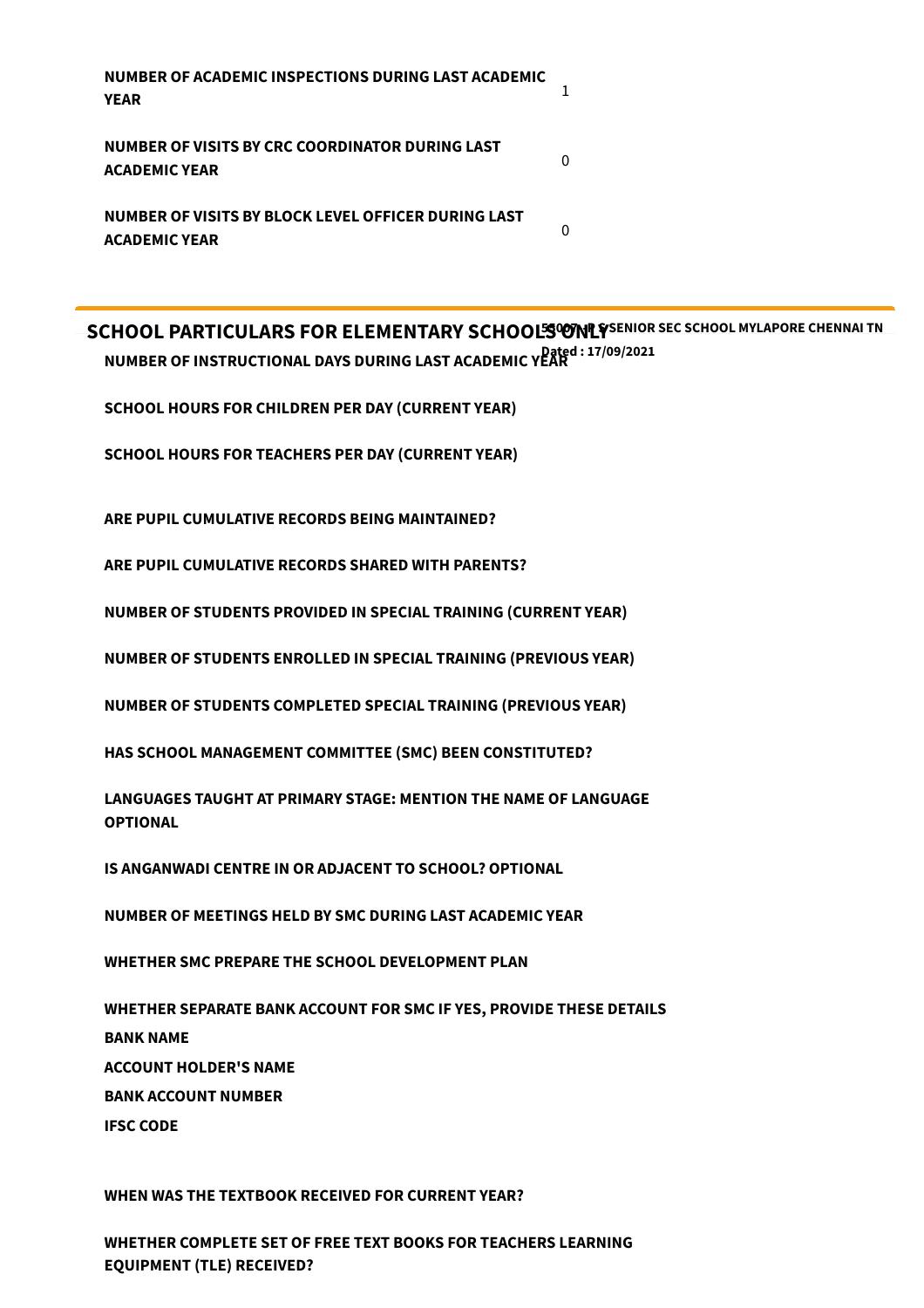### **WHETHER TLE RECEIVED FOR EACH GRADE?**

**WHETHER PLAY MATERIAL GAMES AND SPORTS MATERIAL AVAILABLE FOR EACH GRADE?**

**ARE THE MAJORITY OF PUPILS TAUGHT THROUGH THEIR MOTHER TONGUE AT PRIMARY STAGE? OPTIONAL**

| SCHOOL PARTICULARS FOR SECONDARY AND HIGHER SECONDARY SUPPOMERY POPULS<br>NUMBER OF INSTRUCTIONAL DAYS DURING LAST ACADEMIC YEAR 17/09/2021 |                                                      |
|---------------------------------------------------------------------------------------------------------------------------------------------|------------------------------------------------------|
| <b>SCHOOL HOURS FOR CHILDREN PER DAY (CURRENT YEAR)</b>                                                                                     | 6                                                    |
| <b>SCHOOL HOURS FOR TEACHERS PER DAY (CURRENT YEAR)</b>                                                                                     |                                                      |
| ARE SCHOOL MANAGEMENT COMMITTEE (SMC) AND SCHOOL<br><b>MANAGEMENT DEVELOPMENT COMMITTE (SMDC) SAME?</b>                                     | <b>YFS</b>                                           |
| IF NO, UPLOAD DETAILS OF SMDC                                                                                                               | VIEW (PdfHandler.aspx?<br>FileName=smdc/1930032.pdf) |

| PHYSICAL FACILITIES AND EQUIPMENTS<br><b>NUMBER OF CLASSROOMS BY CONDITION</b> |                                                            | Dated: 06/10/2020                                                   |                | 55007--P S SENIOR SEC SCHOOL MYLAPORE CHENNAI TN |                |  |  |
|--------------------------------------------------------------------------------|------------------------------------------------------------|---------------------------------------------------------------------|----------------|--------------------------------------------------|----------------|--|--|
|                                                                                | <b>PUCCA</b><br>120                                        | <b>PARTIALLY PUCCA</b>                                              | <b>KUCHCHA</b> |                                                  | <b>TENT</b>    |  |  |
|                                                                                |                                                            | IS LAND AVAILABLE FOR EXPANSION OF SCHOOL ACTIVITIES?               |                |                                                  | <b>YES</b>     |  |  |
|                                                                                |                                                            | IS SEPARATE ROOM AVAILABLE FOR PRINCIPAL/HEAD TEACHER?              |                |                                                  | <b>YES</b>     |  |  |
|                                                                                | <b>TEACHER?</b>                                            | IS SEPARATE ROOM AVAILABLE FOR VICE PRINCIPAL/ASSISTANT HEAD        |                |                                                  | <b>YES</b>     |  |  |
|                                                                                |                                                            | IS SEPARATE ROOM AVAILABLE FOR CRAFTS/CO CURRICULAR ACTIVITIES? YES |                |                                                  |                |  |  |
|                                                                                | <b>IS STAFF QUARTERS AVAILABLE?</b>                        |                                                                     |                |                                                  | N <sub>O</sub> |  |  |
|                                                                                |                                                            | IS HAND WASHING FACILITY AVAILABLE NEAR TOILET/URINALS ?            |                |                                                  | <b>YES</b>     |  |  |
|                                                                                | <b>IS ELECTRICITY CONNECTION AVAILABLE?</b>                |                                                                     |                |                                                  | <b>YES</b>     |  |  |
|                                                                                | IS AUDIO/VISUAL/PUBLIC ADDRESS SYSTEM<br><b>AVAILABLE?</b> |                                                                     | <b>YES</b>     |                                                  |                |  |  |
|                                                                                | <b>IS LCD PROJECTOR AVAILABLE?</b>                         |                                                                     | <b>YES</b>     |                                                  |                |  |  |
|                                                                                | <b>NUMBER OF AVAILABLE PRINTERS</b>                        |                                                                     | 6              |                                                  |                |  |  |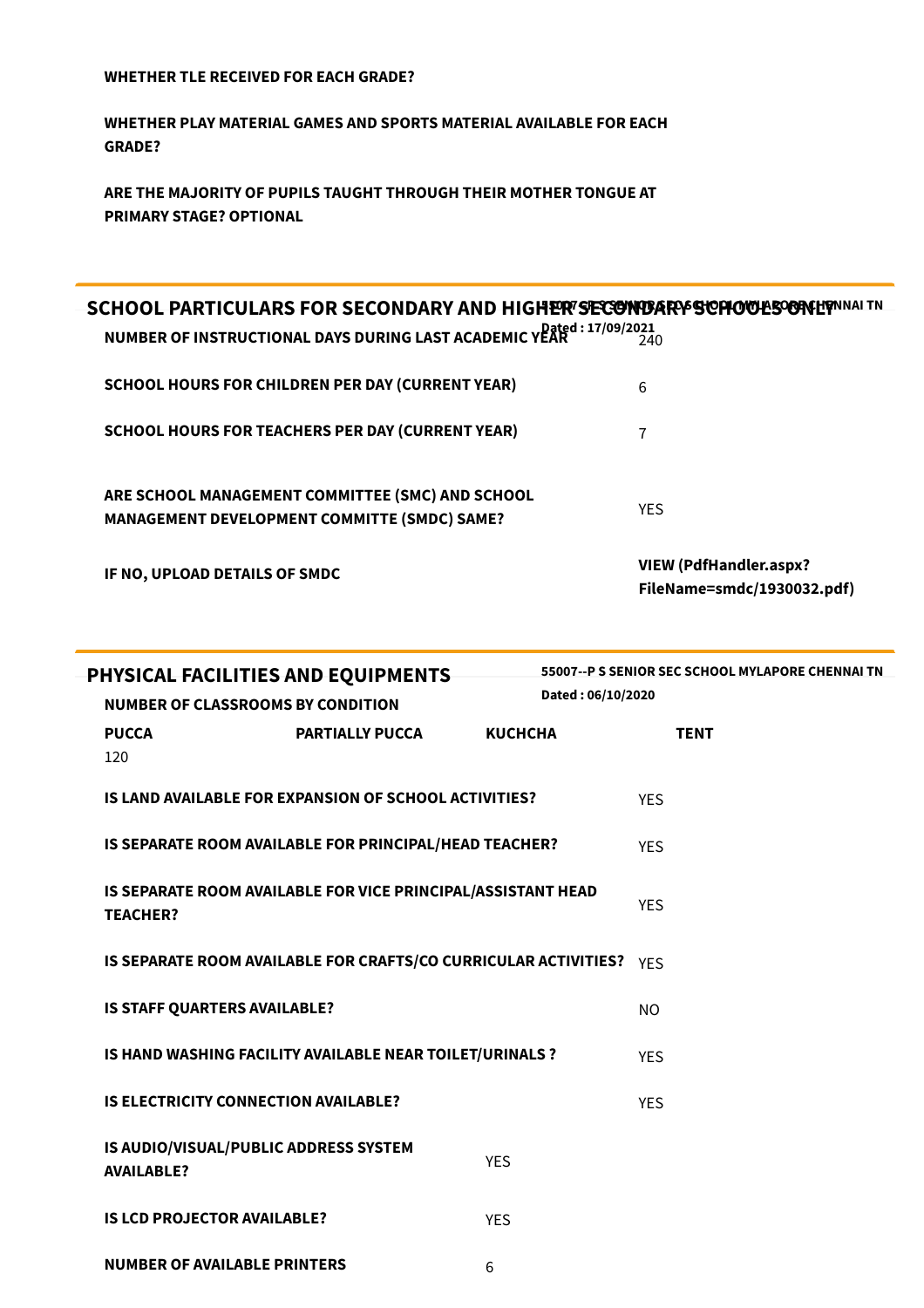| <b>SPEED OF AVAILABLE PRINTERS</b>        | <20 PPMK       |
|-------------------------------------------|----------------|
| <b>NUMBER OF PHOTOCOPIERS AVAILABLE</b>   | $\mathfrak{D}$ |
| <b>IS LEASE LINE AVAILABLE?</b>           | NΟ             |
| <b>SPEED OF LEASE LINE (IF AVAILABLE)</b> | 0              |
| <b>IS SCANNER AVAILABLE?</b>              | YFS            |
| IS RAIN WATER HARVESTING IMPLEMENTED?     | YFS            |

**ENROLLMENT INFORMATION 55007--P <sup>S</sup> SENIOR SEC SCHOOL MYLAPORE CHENNAI TN Dated : 06/10/2020**

**CATEGORY WISE STUDENTS**

| <b>CLASS</b>            | <b>GENERAL</b> | <b>SC</b> | <b>ST</b> | <b>OBC</b> |
|-------------------------|----------------|-----------|-----------|------------|
| <b>PRIMARY</b>          | 432            | 104       | 0         | 455        |
| <b>MIDDLE</b>           | 324            | 42        | 1         | 222        |
| <b>SECONDARY</b>        | 204            | 13        | 1         | 143        |
| <b>SENIOR SECONDARY</b> | 218            | 4         | 0         | 110        |

## **MINORITY GROUP WISE STUDENTS**

| <b>CLASS</b>            | <b>MUSLIM</b> | <b>CHRISTIAN</b> | <b>SIKH</b>  | <b>JAIN</b> | <b>OTHERS</b> |
|-------------------------|---------------|------------------|--------------|-------------|---------------|
| <b>PRIMARY</b>          | 12            | 5                | 1            | 7           | 966           |
| <b>MIDDLE</b>           | 6             | $\overline{2}$   | $\mathbf{0}$ | 6           | 575           |
| <b>SECONDARY</b>        | 3             | 4                | 0            | 4           | 350           |
| <b>SENIOR SECONDARY</b> | 9             | 4                | 0            | 2           | 317           |

## **CHILDREN WITH SPECIAL NEEDS**

| <b>CLASS</b> | <b>VISUAL</b><br><b>IMPAIRMENT</b> | <b>SPEECH</b><br><b>IMPAIRMENT</b> | <b>LOCOMOTIVE</b><br><b>IMPAIRMENT</b> | <b>HEARING</b><br><b>IMPAIRMENT</b> | <b>CEREBRAL</b><br><b>PALSY</b> | <b>LEARNING</b><br><b>DISABILITY</b> | <b>AUTISM</b> | M<br>D |
|--------------|------------------------------------|------------------------------------|----------------------------------------|-------------------------------------|---------------------------------|--------------------------------------|---------------|--------|
|              |                                    |                                    |                                        |                                     |                                 |                                      |               |        |
| 2            |                                    |                                    |                                        |                                     |                                 |                                      |               |        |
| 3            |                                    |                                    |                                        |                                     |                                 |                                      |               |        |
| 4            |                                    |                                    |                                        |                                     |                                 |                                      |               |        |
| 5            |                                    |                                    |                                        |                                     |                                 |                                      |               |        |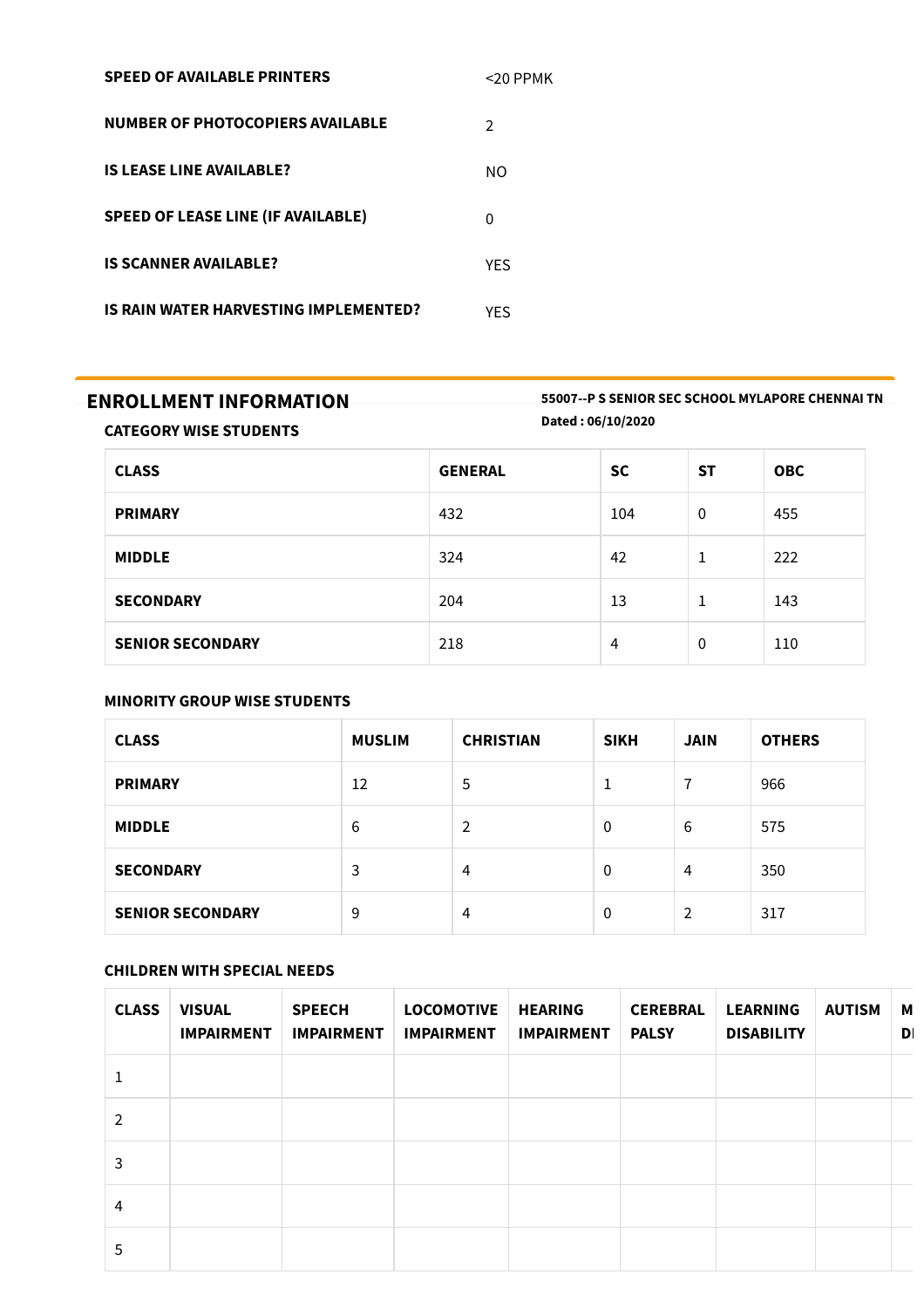| 6       |  |  |  |  |
|---------|--|--|--|--|
| 7       |  |  |  |  |
| $\,8\,$ |  |  |  |  |
| $9\,$   |  |  |  |  |
| $10\,$  |  |  |  |  |
| 11      |  |  |  |  |
| 12      |  |  |  |  |

|                                                           | <b>MID DAY MEAL INFORMATION</b> (Only for Government and Aided Schools) PS SENIOR SEC SCHOOL MYLAPORE CHENNAI TN |
|-----------------------------------------------------------|------------------------------------------------------------------------------------------------------------------|
| <b>STATUS OF KITCHEN SHED(If meal prepared in school)</b> | Dated : 04/10/2020<br><b>SOURCE OF MDM</b> (If meal not prepared in school)                                      |

| <b>SPORTS INFORMATION</b>                 | 55007--P S SENIOR SEC SCHOOL MYLAPORE CHENNAI TN                                   |                                        |
|-------------------------------------------|------------------------------------------------------------------------------------|----------------------------------------|
|                                           | Dated: 04/10/2020                                                                  |                                        |
| AEROBICS ATHLETICS BASKETBALL             | <b>CHESS</b><br><b>FOOTBALL</b><br><b>JUDO</b><br>KHO KHO<br><b>HANDBALL</b>       | <b>SWIMMING TABLE</b><br>VOL<br>TENNIS |
| <b>BOXING</b><br><b>ARCHERY BADMINTON</b> | <b>HOCKEY</b><br><b>CRICKETGYMNASTICS</b><br><b>KABADDISHOOTINGTAEKWONDOTENNIS</b> |                                        |

**DOES THE SCHOOL HAVE A MANDATORY SPORTS/GAMES PERIOD FROM CLASS 1 TO 12 EVERY DAY ? YES**

**FACILITY INFORMATION 55007--P <sup>S</sup> SENIOR SEC SCHOOL MYLAPORE CHENNAI TN Dated : 04/10/2020**

**FACILITY PROVIDED TO PRIMARY STUDENTS**

| <b>FACILITY</b>          | <b>GENERAL</b> | <b>SC</b> | <b>ST</b> | <b>OBC</b> | <b>MUSLIM MINORITY</b> |
|--------------------------|----------------|-----------|-----------|------------|------------------------|
| <b>FREE TEXT BOOKS</b>   |                |           |           |            |                        |
| <b>FREE UNIFORMS</b>     |                |           |           |            |                        |
| STATE DEFINED INCENTIVES |                |           |           |            |                        |

## **FACILITY PROVIDED TO UPPER PRIMARY STUDENTS**

| <b>FACILITY</b>        | <b>GENERAL</b> | <b>SC</b> | -ST | <b>OBC</b> | <b>MUSLIM MINORITY</b> |
|------------------------|----------------|-----------|-----|------------|------------------------|
| <b>FREE TEXT BOOKS</b> |                |           |     |            |                        |
| <b>FREE UNIFORMS</b>   |                |           |     |            |                        |